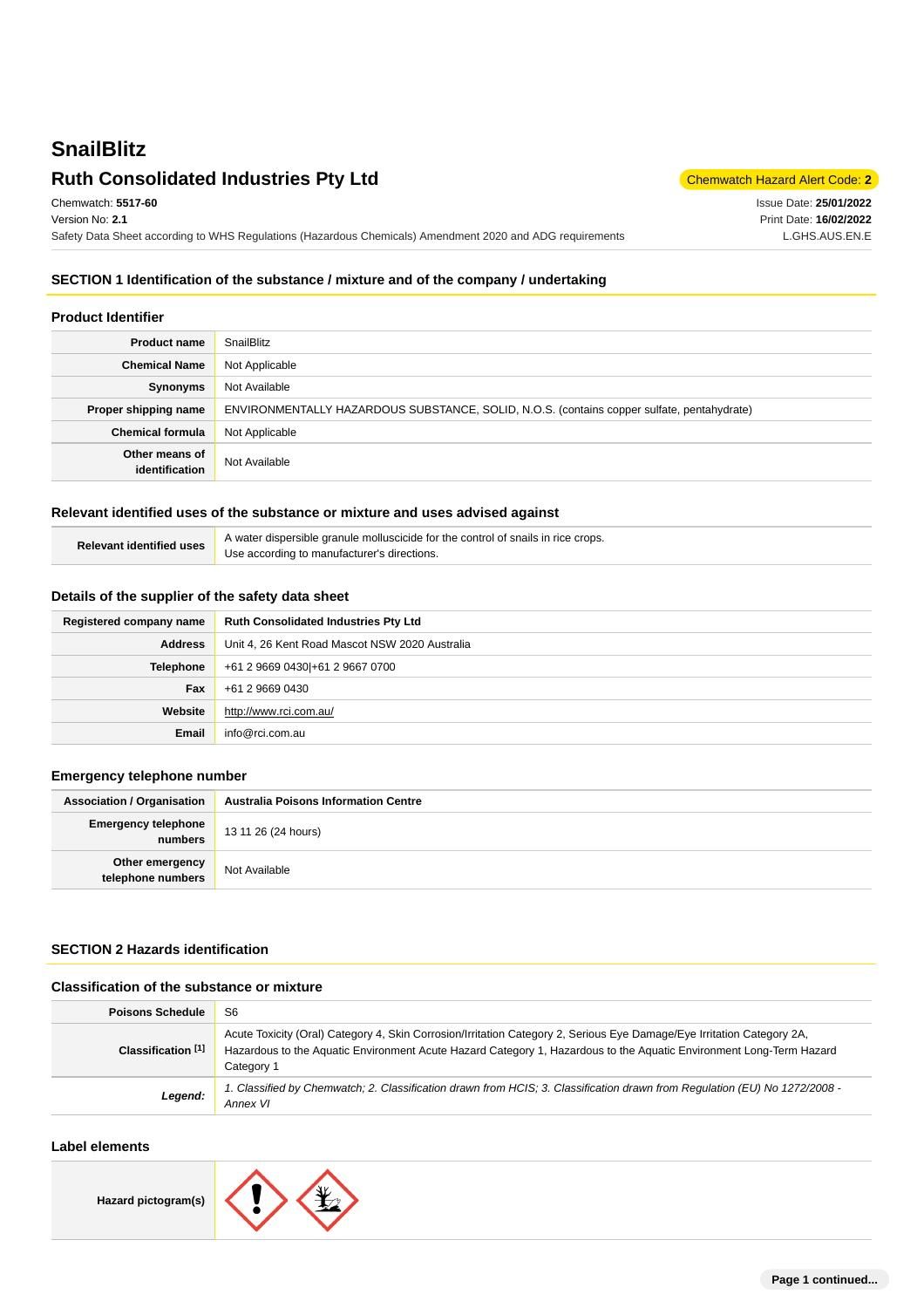Page **2** of **16**

**Signal word Warning**

### **Hazard statement(s)**

| H302 | Harmful if swallowed.                                 |  |
|------|-------------------------------------------------------|--|
| H315 | Causes skin irritation.                               |  |
| H319 | Causes serious eye irritation.                        |  |
| H410 | Very toxic to aquatic life with long lasting effects. |  |

### **Precautionary statement(s) Prevention**

| P264 | Wash all exposed external body areas thoroughly after handling.                  |  |
|------|----------------------------------------------------------------------------------|--|
| P270 | Do not eat, drink or smoke when using this product.                              |  |
| P273 | Avoid release to the environment.                                                |  |
| P280 | Wear protective gloves, protective clothing, eye protection and face protection. |  |

### **Precautionary statement(s) Response**

| P305+P351+P338 | IF IN EYES: Rinse cautiously with water for several minutes. Remove contact lenses, if present and easy to do. Continue rinsing. |  |
|----------------|----------------------------------------------------------------------------------------------------------------------------------|--|
| P337+P313      | If eye irritation persists: Get medical advice/attention.                                                                        |  |
| P391           | Collect spillage.                                                                                                                |  |
| P301+P312      | IF SWALLOWED: Call a POISON CENTER/doctor/physician/first aider if you feel unwell.                                              |  |
| P302+P352      | IF ON SKIN: Wash with plenty of water.                                                                                           |  |
| P330           | Rinse mouth.                                                                                                                     |  |
| P332+P313      | If skin irritation occurs: Get medical advice/attention.                                                                         |  |
| P362+P364      | Take off contaminated clothing and wash it before reuse.                                                                         |  |

### **Precautionary statement(s) Storage**

Not Applicable

### **Precautionary statement(s) Disposal**

**P501** Dispose of contents/container to authorised hazardous or special waste collection point in accordance with any local regulation.

#### **SECTION 3 Composition / information on ingredients**

#### **Substances**

See section below for composition of Mixtures

#### **Mixtures**

| <b>CAS No</b> | %[weight]                                                                                                                                                                                      | Name                         |
|---------------|------------------------------------------------------------------------------------------------------------------------------------------------------------------------------------------------|------------------------------|
| 7758-99-8     | >60                                                                                                                                                                                            | copper sulfate, pentahydrate |
| Leaend:       | 1. Classified by Chemwatch; 2. Classification drawn from HCIS; 3. Classification drawn from Regulation (EU) No 1272/2008 -<br>Annex VI; 4. Classification drawn from C&L * EU IOELVs available |                              |

### **SECTION 4 First aid measures**

#### **Description of first aid measures**

| <b>Eye Contact</b>  | If this product comes in contact with the eyes:<br>• Wash out immediately with fresh running water.<br>Ensure complete irrigation of the eye by keeping eyelids apart and away from eye and moving the eyelids by occasionally<br>lifting the upper and lower lids.<br>Seek medical attention without delay; if pain persists or recurs seek medical attention.<br>Removal of contact lenses after an eye injury should only be undertaken by skilled personnel. |
|---------------------|------------------------------------------------------------------------------------------------------------------------------------------------------------------------------------------------------------------------------------------------------------------------------------------------------------------------------------------------------------------------------------------------------------------------------------------------------------------|
| <b>Skin Contact</b> | If skin contact occurs:<br>Immediately remove all contaminated clothing, including footwear.<br>Flush skin and hair with running water (and soap if available).<br>Seek medical attention in event of irritation.                                                                                                                                                                                                                                                |
| Inhalation          | If fumes or combustion products are inhaled remove from contaminated area.<br>Lay patient down. Keep warm and rested.                                                                                                                                                                                                                                                                                                                                            |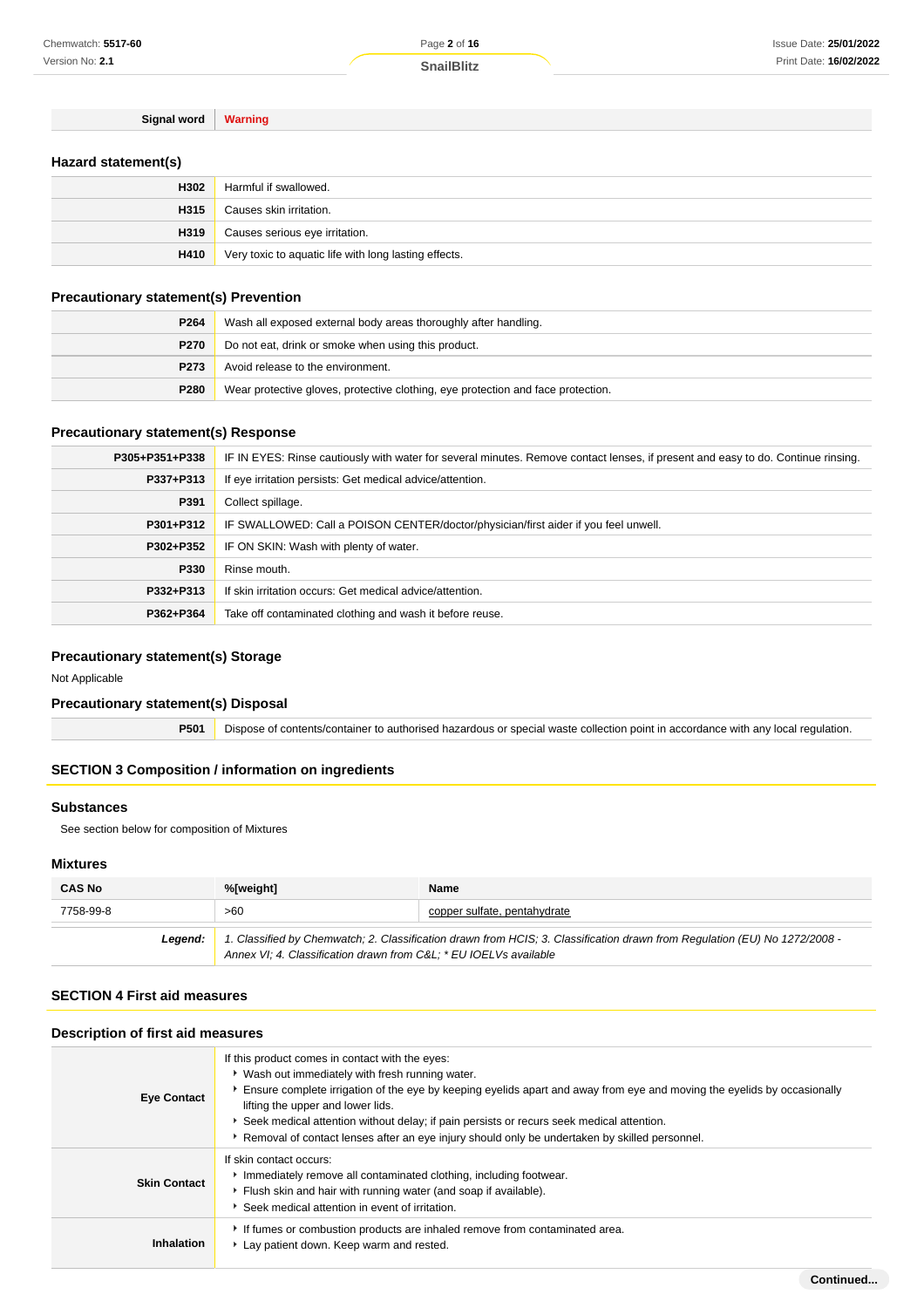| Chemwatch: 5517-60 | Page 3 of 16                                                                                                                                                                                                                                                                                                                                                                                                                                                                | <b>Issue Date: 25/01/2022</b> |
|--------------------|-----------------------------------------------------------------------------------------------------------------------------------------------------------------------------------------------------------------------------------------------------------------------------------------------------------------------------------------------------------------------------------------------------------------------------------------------------------------------------|-------------------------------|
| Version No: 2.1    | <b>SnailBlitz</b>                                                                                                                                                                                                                                                                                                                                                                                                                                                           | Print Date: 16/02/2022        |
|                    | ▶ Prostheses such as false teeth, which may block airway, should be removed, where possible, prior to initiating first aid<br>procedures.<br>Apply artificial respiration if not breathing, preferably with a demand valve resuscitator, bag-valve mask device, or pocket<br>mask as trained. Perform CPR if necessary.<br>Transport to hospital, or doctor, without delay.                                                                                                 |                               |
| Ingestion          | If swallowed do <b>NOT</b> induce vomiting.<br>If vomiting occurs, lean patient forward or place on left side (head-down position, if possible) to maintain open airway and<br>prevent aspiration.<br>• Observe the patient carefully.<br>► Never give liquid to a person showing signs of being sleepy or with reduced awareness; i.e. becoming unconscious.<br>► Give water to rinse out mouth, then provide liquid slowly and as much as casualty can comfortably drink. |                               |

Seek medical advice.

#### **Indication of any immediate medical attention and special treatment needed**

for copper intoxication:

- **I** Unless extensive vomiting has occurred empty the stomach by lavage with water, milk, sodium bicarbonate solution or a 0.1% solution of potassium ferrocyanide (the resulting copper ferrocyanide is insoluble).
- \* Administer egg white and other demulcents.
- Maintain electrolyte and fluid balances.
- Morphine or meperidine (Demerol) may be necessary for control of pain.
- If symptoms persist or intensify (especially circulatory collapse or cerebral disturbances, try BAL intramuscularly or penicillamine in accordance with the supplier's recommendations.
- Treat shock vigorously with blood transfusions and perhaps vasopressor amines.
- If intravascular haemolysis becomes evident protect the kidneys by maintaining a diuresis with mannitol and perhaps by alkalinising the urine with sodium bicarbonate.
- It is unlikely that methylene blue would be effective against the occassional methaemoglobinemia and it might exacerbate the subsequent haemolytic episode. **Institute measures for impending renal and hepatic failure.**

[GOSSELIN, SMITH & HODGE: Commercial Toxicology of Commercial Products]

- A role for activated charcoals for emesis is, as yet, unproven.
- **In severe poisoning CaNa2EDTA has been proposed.**

[ELLENHORN & BARCELOUX: Medical Toxicology]

#### **SECTION 5 Firefighting measures**

#### **Extinguishing media**

- Water spray or fog.
- Foam.
- Dry chemical powder.
- **BCF** (where regulations permit).
- Carbon dioxide.

#### **Special hazards arising from the substrate or mixture**

| <b>Fire Incompatibility</b> | None known. |
|-----------------------------|-------------|
|-----------------------------|-------------|

#### **Advice for firefighters**

| <b>Fire Fighting</b>         | Alert Fire Brigade and tell them location and nature of hazard.<br>► Wear breathing apparatus plus protective gloves in the event of a fire.<br>▶ Prevent, by any means available, spillage from entering drains or water courses.<br>• Use fire fighting procedures suitable for surrounding area.<br>DO NOT approach containers suspected to be hot.<br>• Cool fire exposed containers with water spray from a protected location.<br>If safe to do so, remove containers from path of fire.<br>Equipment should be thoroughly decontaminated after use. |
|------------------------------|------------------------------------------------------------------------------------------------------------------------------------------------------------------------------------------------------------------------------------------------------------------------------------------------------------------------------------------------------------------------------------------------------------------------------------------------------------------------------------------------------------------------------------------------------------|
| <b>Fire/Explosion Hazard</b> | • Non combustible.<br>Not considered a significant fire risk, however containers may burn.<br>Decomposition may produce toxic fumes of:<br>sulfur oxides (SOx)<br>metal oxides                                                                                                                                                                                                                                                                                                                                                                             |
| <b>HAZCHEM</b>               | 2Z                                                                                                                                                                                                                                                                                                                                                                                                                                                                                                                                                         |

### **SECTION 6 Accidental release measures**

**Personal precautions, protective equipment and emergency procedures**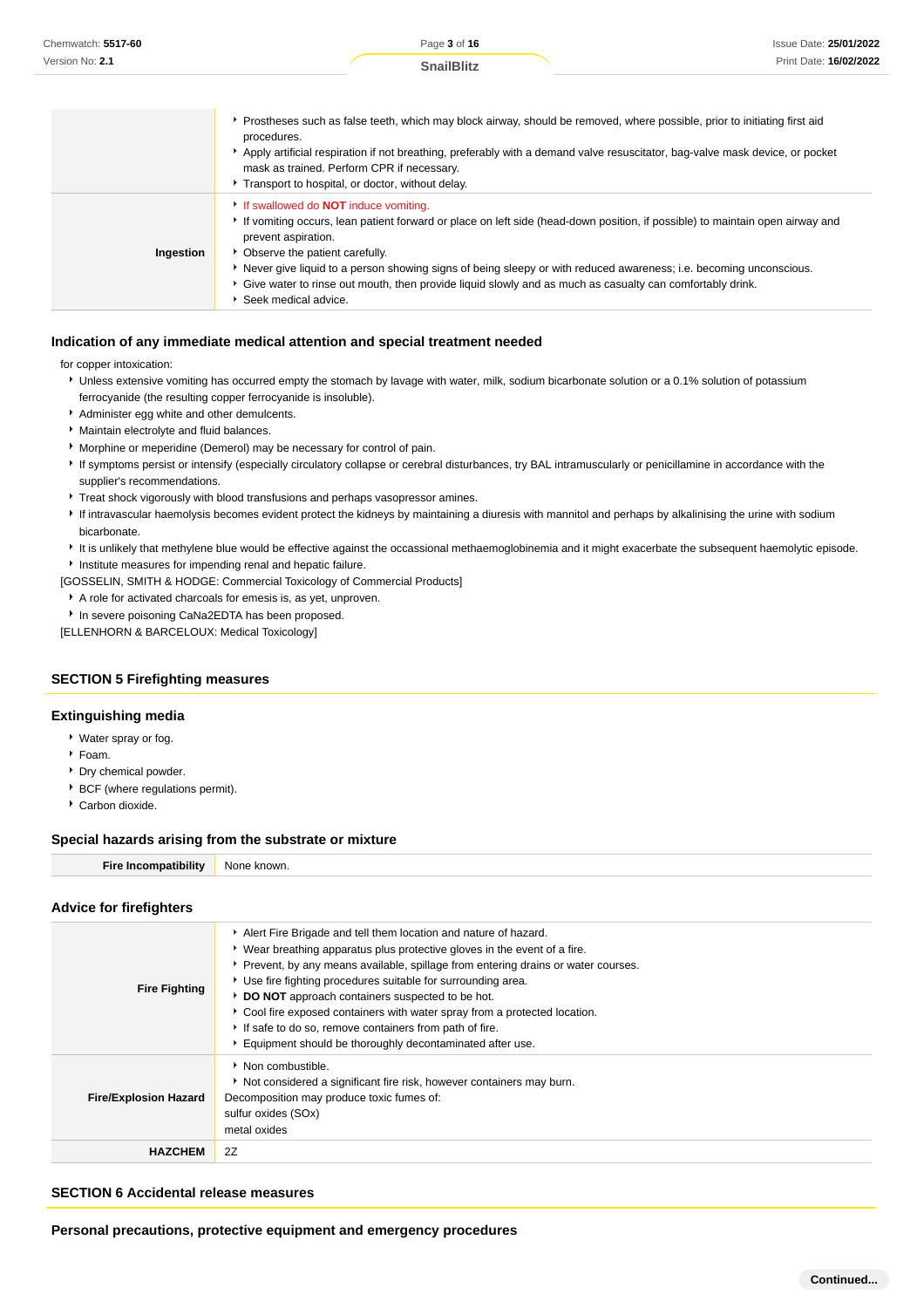See section 8

### **Environmental precautions**

See section 12

### **Methods and material for containment and cleaning up**

| <b>Minor Spills</b> | ▶ Remove all ignition sources.<br>Clean up all spills immediately.<br>Avoid contact with skin and eyes.<br>Control personal contact with the substance, by using protective equipment.<br>Use dry clean up procedures and avoid generating dust.<br>• Place in a suitable, labelled container for waste disposal.<br>Environmental hazard - contain spillage.                                                                                                                                                                                                                                                                                                                                                                                                                         |
|---------------------|---------------------------------------------------------------------------------------------------------------------------------------------------------------------------------------------------------------------------------------------------------------------------------------------------------------------------------------------------------------------------------------------------------------------------------------------------------------------------------------------------------------------------------------------------------------------------------------------------------------------------------------------------------------------------------------------------------------------------------------------------------------------------------------|
| <b>Major Spills</b> | Environmental hazard - contain spillage.<br>Moderate hazard.<br>CAUTION: Advise personnel in area.<br>Alert Emergency Services and tell them location and nature of hazard.<br>• Control personal contact by wearing protective clothing.<br>▶ Prevent, by any means available, spillage from entering drains or water courses.<br>▶ Recover product wherever possible.<br>▶ IF DRY: Use dry clean up procedures and avoid generating dust. Collect residues and place in sealed plastic bags or other<br>containers for disposal. <b>IF WET:</b> Vacuum/shovel up and place in labelled containers for disposal.<br>ALWAYS: Wash area down with large amounts of water and prevent runoff into drains.<br>If contamination of drains or waterways occurs, advise Emergency Services. |

Personal Protective Equipment advice is contained in Section 8 of the SDS.

### **SECTION 7 Handling and storage**

#### **Precautions for safe handling**

| Safe handling     | Avoid all personal contact, including inhalation.<br>• Wear protective clothing when risk of exposure occurs.<br>▶ Use in a well-ventilated area.<br>▶ Prevent concentration in hollows and sumps.<br>DO NOT enter confined spaces until atmosphere has been checked.<br>DO NOT allow material to contact humans, exposed food or food utensils.<br>Avoid contact with incompatible materials.<br>When handling, <b>DO NOT</b> eat, drink or smoke.<br>* Keep containers securely sealed when not in use.<br>Avoid physical damage to containers.<br>Always wash hands with soap and water after handling.<br>▶ Work clothes should be laundered separately. Launder contaminated clothing before re-use.<br>Use good occupational work practice.<br>▶ Observe manufacturer's storage and handling recommendations contained within this SDS.<br>Atmosphere should be regularly checked against established exposure standards to ensure safe working conditions are<br>maintained. |
|-------------------|-------------------------------------------------------------------------------------------------------------------------------------------------------------------------------------------------------------------------------------------------------------------------------------------------------------------------------------------------------------------------------------------------------------------------------------------------------------------------------------------------------------------------------------------------------------------------------------------------------------------------------------------------------------------------------------------------------------------------------------------------------------------------------------------------------------------------------------------------------------------------------------------------------------------------------------------------------------------------------------|
| Other information | Store in original containers.<br>Keep containers securely sealed.<br>No smoking, naked lights or ignition sources.<br>Store in a cool, dry, well-ventilated area.<br>Store away from incompatible materials and foodstuff containers.<br>▶ Protect containers against physical damage and check regularly for leaks.<br>▶ Observe manufacturer's storage and handling recommendations contained within this SDS.                                                                                                                                                                                                                                                                                                                                                                                                                                                                                                                                                                    |

### **Conditions for safe storage, including any incompatibilities**

| Suitable container      | DO NOT use aluminium or galvanised containers<br>• Polyethylene or polypropylene container.<br>• Packing as recommended by manufacturer.<br>Check all containers are clearly labelled and free from leaks.                                                                                                                                                                                                                                                                                                                                                                                                                                                                                              |
|-------------------------|---------------------------------------------------------------------------------------------------------------------------------------------------------------------------------------------------------------------------------------------------------------------------------------------------------------------------------------------------------------------------------------------------------------------------------------------------------------------------------------------------------------------------------------------------------------------------------------------------------------------------------------------------------------------------------------------------------|
| Storage incompatibility | Derivative of electropositive metal.<br>Inorganic derivative of Group 11 metal.<br>▶ WARNING: Avoid or control reaction with peroxides. All <i>transition metal</i> peroxides should be considered as potentially<br>explosive. For example transition metal complexes of alkyl hydroperoxides may decompose explosively.<br>The pi-complexes formed between chromium(0), vanadium(0) and other transition metals (haloarene-metal complexes) and<br>mono-or poly-fluorobenzene show extreme sensitivity to heat and are explosive.<br>Avoid reaction with borohydrides or cyanoborohydrides<br>Metals and their oxides or salts may react violently with chlorine trifluoride and bromine trifluoride. |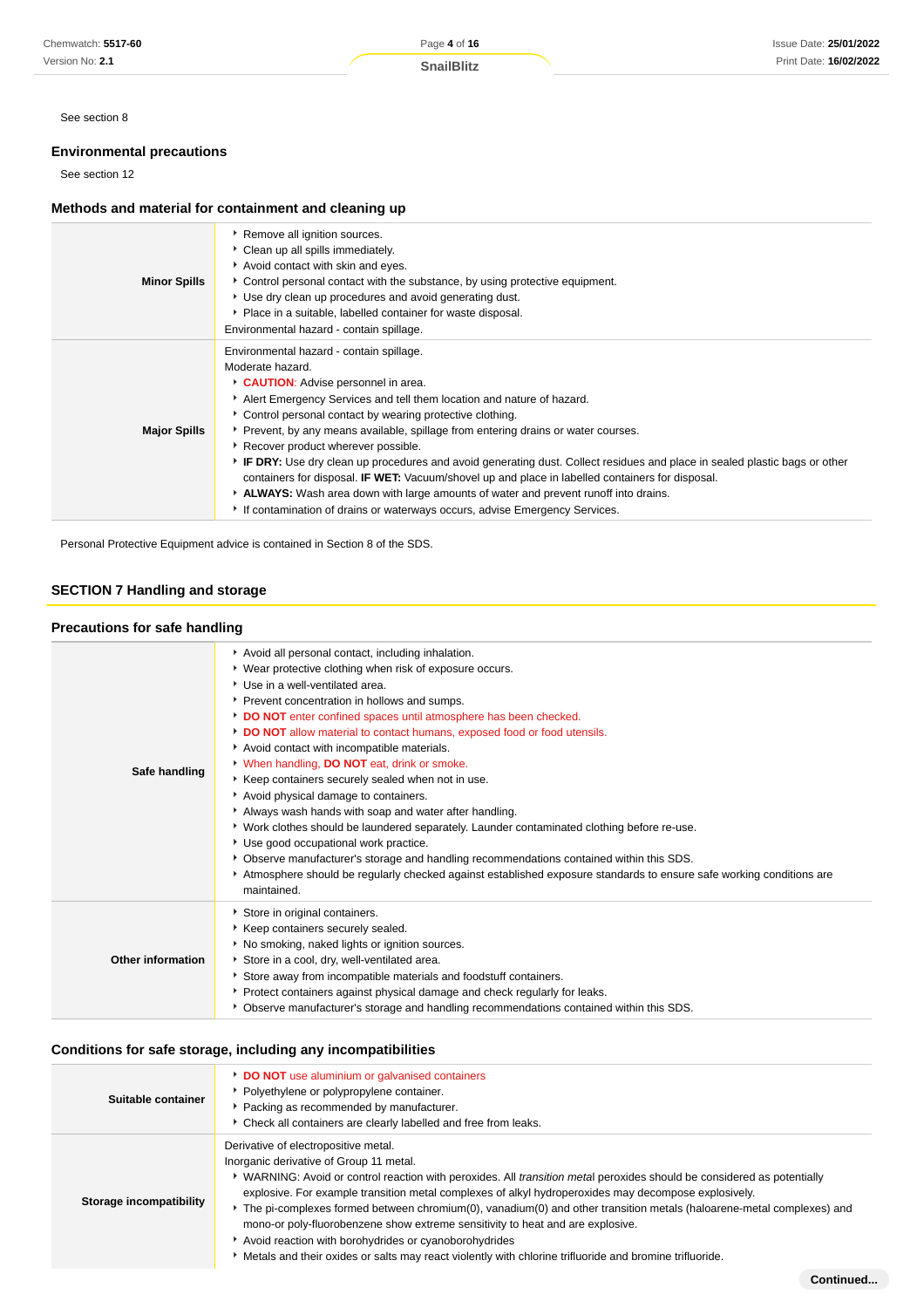| These trifluorides are hypergolic oxidisers. They ignite on contact (without external source of heat or ignition) with recognised<br>fuels - contact with these materials, following an ambient or slightly elevated temperature, is often violent and may produce<br>ignition. |
|---------------------------------------------------------------------------------------------------------------------------------------------------------------------------------------------------------------------------------------------------------------------------------|
| The state of subdivision may affect the results.                                                                                                                                                                                                                                |
| Copper sulfate:                                                                                                                                                                                                                                                                 |
| reacts violently with strong bases, hydroxylamine. (with ignition), magnesium (producing hydrogen gas)                                                                                                                                                                          |
| • in contact with potassium chlorate is potentially explosive                                                                                                                                                                                                                   |
| Solutions are acidic and can react with metals to evolve flammable hydrogen gas. - corrosive to some metals including steel.                                                                                                                                                    |
| is incompatible with sulfuric acid, caustics, ammonia, aliphatic amines, alkanolamines, amides, alkylene oxides,                                                                                                                                                                |
| epichlorohydrin, organic anhydrides, isocyanates, vinyl acetate                                                                                                                                                                                                                 |
| * dusts or mists may react with acetylene to form shock-sensitive copper acetylides                                                                                                                                                                                             |
| Avoid reaction with oxidising agents, bases and strong reducing agents.                                                                                                                                                                                                         |
| Avoid strong acids, acid chlorides, acid anhydrides and chloroformates.                                                                                                                                                                                                         |

### **SECTION 8 Exposure controls / personal protection**

### **Control parameters**

**Occupational Exposure Limits (OEL)**

#### **INGREDIENT DATA** I

Not Available

#### **Emergency Limits**

| Ingredient                   | TEEL-1               | TEEL-2             |                     | TEEL-3             |
|------------------------------|----------------------|--------------------|---------------------|--------------------|
| copper sulfate, pentahydrate | $7.5 \text{ mg/m}$ 3 | $9.9 \text{ mg/m}$ |                     | 59 mg/m3           |
| copper sulfate, pentahydrate | $12 \text{ mg/m}$    | $32 \text{ mg/m}$  |                     | $190 \text{ mg/m}$ |
|                              |                      |                    |                     |                    |
| Ingredient                   | <b>Original IDLH</b> |                    | <b>Revised IDLH</b> |                    |
| copper sulfate, pentahydrate | Not Available        |                    | Not Available       |                    |

### **Occupational Exposure Banding**

| Ingredient                   | <b>Occupational Exposure Band Rating</b>                                                                                                                                                                                                                                                                                                                                 | <b>Occupational Exposure Band Limit</b> |
|------------------------------|--------------------------------------------------------------------------------------------------------------------------------------------------------------------------------------------------------------------------------------------------------------------------------------------------------------------------------------------------------------------------|-----------------------------------------|
| copper sulfate, pentahydrate |                                                                                                                                                                                                                                                                                                                                                                          | $\leq 0.01$ mg/m <sup>3</sup>           |
| Notes:                       | Occupational exposure banding is a process of assigning chemicals into specific categories or bands based on a chemical's<br>potency and the adverse health outcomes associated with exposure. The output of this process is an occupational exposure<br>band (OEB), which corresponds to a range of exposure concentrations that are expected to protect worker health. |                                         |

### **MATERIAL DATA**

### **Exposure controls**

| Appropriate engineering<br>controls | Engineering controls are used to remove a hazard or place a barrier between the worker and the hazard. Well-designed<br>engineering controls can be highly effective in protecting workers and will typically be independent of worker interactions to<br>provide this high level of protection.<br>The basic types of engineering controls are:<br>Process controls which involve changing the way a job activity or process is done to reduce the risk.<br>Enclosure and/or isolation of emission source which keeps a selected hazard "physically" away from the worker and ventilation<br>that strategically "adds" and "removes" air in the work environment. Ventilation can remove or dilute an air contaminant if<br>designed properly. The design of a ventilation system must match the particular process and chemical or contaminant in use.<br>Employers may need to use multiple types of controls to prevent employee overexposure.<br>Local exhaust ventilation usually required. If risk of overexposure exists, wear approved respirator. Correct fit is essential to<br>obtain adequate protection. Supplied-air type respirator may be required in special circumstances. Correct fit is essential to<br>ensure adequate protection.<br>An approved self contained breathing apparatus (SCBA) may be required in some situations.<br>Provide adequate ventilation in warehouse or closed storage area. Air contaminants generated in the workplace possess varying<br>"escape" velocities which, in turn, determine the "capture velocities" of fresh circulating air required to effectively remove the<br>contaminant. |                                     |
|-------------------------------------|----------------------------------------------------------------------------------------------------------------------------------------------------------------------------------------------------------------------------------------------------------------------------------------------------------------------------------------------------------------------------------------------------------------------------------------------------------------------------------------------------------------------------------------------------------------------------------------------------------------------------------------------------------------------------------------------------------------------------------------------------------------------------------------------------------------------------------------------------------------------------------------------------------------------------------------------------------------------------------------------------------------------------------------------------------------------------------------------------------------------------------------------------------------------------------------------------------------------------------------------------------------------------------------------------------------------------------------------------------------------------------------------------------------------------------------------------------------------------------------------------------------------------------------------------------------------------------------------------------------------------------------------|-------------------------------------|
|                                     | Type of Contaminant:                                                                                                                                                                                                                                                                                                                                                                                                                                                                                                                                                                                                                                                                                                                                                                                                                                                                                                                                                                                                                                                                                                                                                                                                                                                                                                                                                                                                                                                                                                                                                                                                                         | Air Speed:                          |
|                                     | solvent, vapours, degreasing etc., evaporating from tank (in still air).                                                                                                                                                                                                                                                                                                                                                                                                                                                                                                                                                                                                                                                                                                                                                                                                                                                                                                                                                                                                                                                                                                                                                                                                                                                                                                                                                                                                                                                                                                                                                                     | $0.25 - 0.5$ m/s<br>(50-100 f/min.) |
|                                     | aerosols, fumes from pouring operations, intermittent container filling, low speed conveyer transfers,<br>welding, spray drift, plating acid fumes, pickling (released at low velocity into zone of active<br>generation)                                                                                                                                                                                                                                                                                                                                                                                                                                                                                                                                                                                                                                                                                                                                                                                                                                                                                                                                                                                                                                                                                                                                                                                                                                                                                                                                                                                                                    | $0.5 - 1$ m/s<br>(100-200 f/min.)   |
|                                     | direct spray, spray painting in shallow booths, drum filling, conveyer loading, crusher dusts, gas<br>discharge (active generation into zone of rapid air motion)                                                                                                                                                                                                                                                                                                                                                                                                                                                                                                                                                                                                                                                                                                                                                                                                                                                                                                                                                                                                                                                                                                                                                                                                                                                                                                                                                                                                                                                                            | $1-2.5$ m/s<br>(200-500 f/min.)     |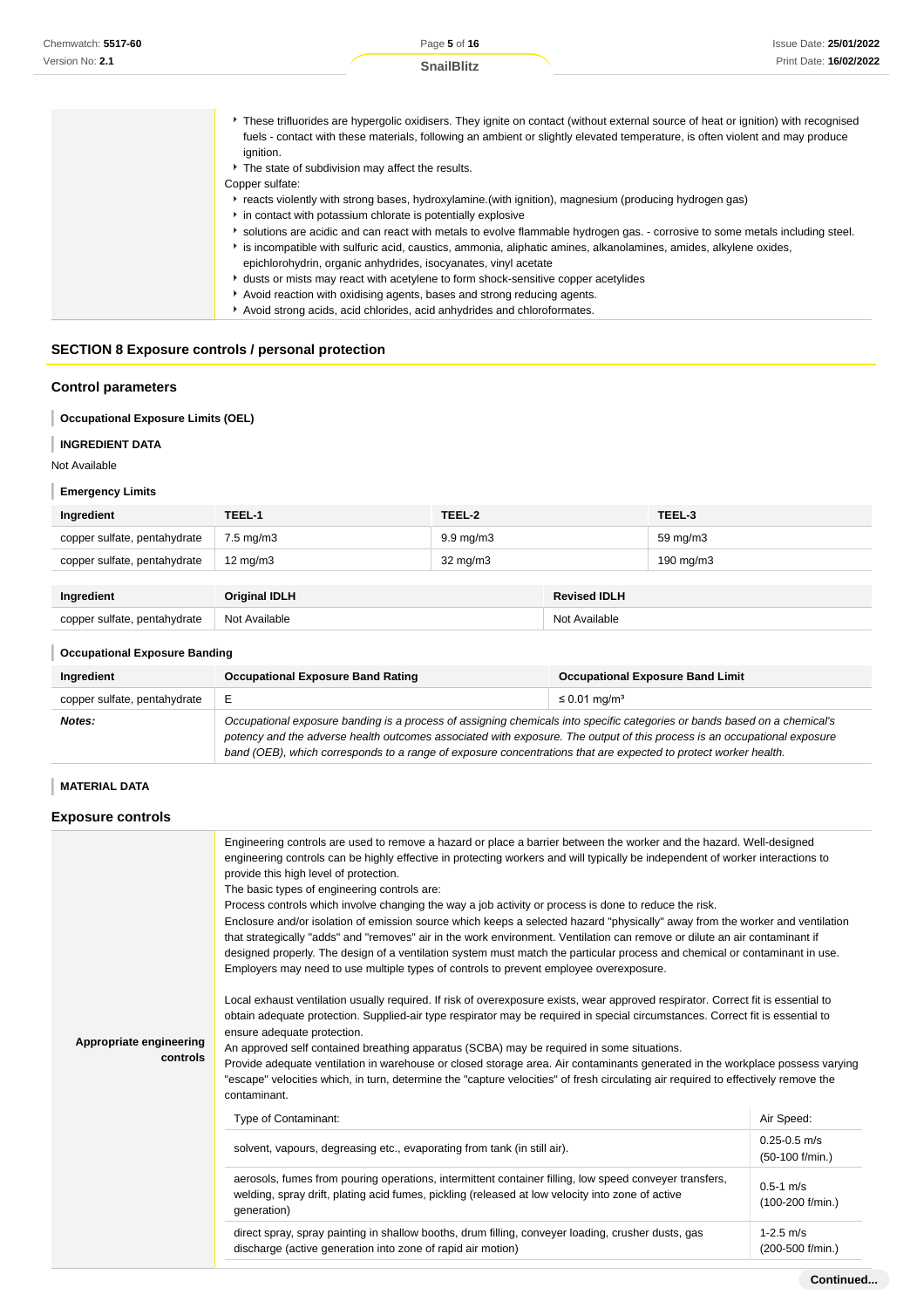2.5-10 m/s (500-2000 f/min.)

grinding, abrasive blasting, tumbling, high speed wheel generated dusts (released at high initial velocity into zone of very high rapid air motion).

Within each range the appropriate value depends on:

| Lower end of the range                                     | Upper end of the range           |  |
|------------------------------------------------------------|----------------------------------|--|
| 1: Room air currents minimal or favourable to capture      | 1: Disturbing room air currents  |  |
| 2: Contaminants of low toxicity or of nuisance value only. | 2: Contaminants of high toxicity |  |
| 3: Intermittent, low production.                           | 3: High production, heavy use    |  |
| 4: Large hood or large air mass in motion                  | 4: Small hood-local control only |  |

Simple theory shows that air velocity falls rapidly with distance away from the opening of a simple extraction pipe. Velocity generally decreases with the square of distance from the extraction point (in simple cases). Therefore the air speed at the extraction point should be adjusted, accordingly, after reference to distance from the contaminating source. The air velocity at the extraction fan, for example, should be a minimum of 1-2 m/s (200-400 f/min) for extraction of solvents generated in a tank 2 meters distant from the extraction point. Other mechanical considerations, producing performance deficits within the extraction apparatus, make it essential that theoretical air velocities are multiplied by factors of 10 or more when extraction systems are installed or used.

| <b>Personal protection</b>   |                                                                                                                                                                                                                                                                                                                                                                                                                                                                                                                                                                                                                                                                                                                                                                                                                                                                                                                                                                                                                                                                                                                                                                                                                                                                                                                                                                                                                                                                                                                                                                                                                                                                                                                                                                                                                                                                                                                                                                                                                                                                                                                                                                                                                                                                                                                                                                                                                                                                                                                                                                                                                                                                                                                                                                                                                                                                                                                                                                                                                                                                                                                                                                                                                                                                                                                                                                                                                    |  |  |  |
|------------------------------|--------------------------------------------------------------------------------------------------------------------------------------------------------------------------------------------------------------------------------------------------------------------------------------------------------------------------------------------------------------------------------------------------------------------------------------------------------------------------------------------------------------------------------------------------------------------------------------------------------------------------------------------------------------------------------------------------------------------------------------------------------------------------------------------------------------------------------------------------------------------------------------------------------------------------------------------------------------------------------------------------------------------------------------------------------------------------------------------------------------------------------------------------------------------------------------------------------------------------------------------------------------------------------------------------------------------------------------------------------------------------------------------------------------------------------------------------------------------------------------------------------------------------------------------------------------------------------------------------------------------------------------------------------------------------------------------------------------------------------------------------------------------------------------------------------------------------------------------------------------------------------------------------------------------------------------------------------------------------------------------------------------------------------------------------------------------------------------------------------------------------------------------------------------------------------------------------------------------------------------------------------------------------------------------------------------------------------------------------------------------------------------------------------------------------------------------------------------------------------------------------------------------------------------------------------------------------------------------------------------------------------------------------------------------------------------------------------------------------------------------------------------------------------------------------------------------------------------------------------------------------------------------------------------------------------------------------------------------------------------------------------------------------------------------------------------------------------------------------------------------------------------------------------------------------------------------------------------------------------------------------------------------------------------------------------------------------------------------------------------------------------------------------------------------|--|--|--|
| Eye and face protection      | Safety glasses with side shields.<br>Chemical goggles.<br>Contact lenses may pose a special hazard; soft contact lenses may absorb and concentrate irritants. A written policy<br>document, describing the wearing of lenses or restrictions on use, should be created for each workplace or task. This should<br>include a review of lens absorption and adsorption for the class of chemicals in use and an account of injury experience.<br>Medical and first-aid personnel should be trained in their removal and suitable equipment should be readily available. In the<br>event of chemical exposure, begin eye irrigation immediately and remove contact lens as soon as practicable. Lens should<br>be removed at the first signs of eye redness or irritation - lens should be removed in a clean environment only after workers<br>have washed hands thoroughly. [CDC NIOSH Current Intelligence Bulletin 59], [AS/NZS 1336 or national equivalent]                                                                                                                                                                                                                                                                                                                                                                                                                                                                                                                                                                                                                                                                                                                                                                                                                                                                                                                                                                                                                                                                                                                                                                                                                                                                                                                                                                                                                                                                                                                                                                                                                                                                                                                                                                                                                                                                                                                                                                                                                                                                                                                                                                                                                                                                                                                                                                                                                                                      |  |  |  |
| <b>Skin protection</b>       | See Hand protection below                                                                                                                                                                                                                                                                                                                                                                                                                                                                                                                                                                                                                                                                                                                                                                                                                                                                                                                                                                                                                                                                                                                                                                                                                                                                                                                                                                                                                                                                                                                                                                                                                                                                                                                                                                                                                                                                                                                                                                                                                                                                                                                                                                                                                                                                                                                                                                                                                                                                                                                                                                                                                                                                                                                                                                                                                                                                                                                                                                                                                                                                                                                                                                                                                                                                                                                                                                                          |  |  |  |
| <b>Hands/feet protection</b> | ▶ Elbow length PVC gloves<br><b>NOTE:</b><br>▶ The material may produce skin sensitisation in predisposed individuals. Care must be taken, when removing gloves and other<br>protective equipment, to avoid all possible skin contact.<br>Contaminated leather items, such as shoes, belts and watch-bands should be removed and destroyed.<br>The selection of suitable gloves does not only depend on the material, but also on further marks of quality which vary from<br>manufacturer to manufacturer. Where the chemical is a preparation of several substances, the resistance of the glove material<br>can not be calculated in advance and has therefore to be checked prior to the application.<br>The exact break through time for substances has to be obtained from the manufacturer of the protective gloves and has to be<br>observed when making a final choice.<br>Personal hygiene is a key element of effective hand care. Gloves must only be worn on clean hands. After using gloves, hands<br>should be washed and dried thoroughly. Application of a non-perfumed moisturiser is recommended.<br>Suitability and durability of glove type is dependent on usage. Important factors in the selection of gloves include:<br>frequency and duration of contact,<br>· chemical resistance of glove material,<br>· glove thickness and<br>dexterity -<br>Select gloves tested to a relevant standard (e.g. Europe EN 374, US F739, AS/NZS 2161.1 or national equivalent).<br>When prolonged or frequently repeated contact may occur, a glove with a protection class of 5 or higher (breakthrough time<br>greater than 240 minutes according to EN 374, AS/NZS 2161.10.1 or national equivalent) is recommended.<br>When only brief contact is expected, a glove with a protection class of 3 or higher (breakthrough time greater than 60 minutes<br>according to EN 374, AS/NZS 2161.10.1 or national equivalent) is recommended.<br>. Some glove polymer types are less affected by movement and this should be taken into account when considering gloves for<br>long-term use.<br>Contaminated gloves should be replaced.<br>As defined in ASTM F-739-96 in any application, gloves are rated as:<br>Excellent when breakthrough time > 480 min<br>Good when breakthrough time > 20 min<br>⋅ Fair when breakthrough time < 20 min<br>· Poor when glove material degrades<br>For general applications, gloves with a thickness typically greater than 0.35 mm, are recommended.<br>It should be emphasised that glove thickness is not necessarily a good predictor of glove resistance to a specific chemical, as the<br>permeation efficiency of the glove will be dependent on the exact composition of the glove material. Therefore, glove selection<br>should also be based on consideration of the task requirements and knowledge of breakthrough times.<br>Glove thickness may also vary depending on the glove manufacturer, the glove type and the glove model. Therefore, the<br>manufacturers technical data should always be taken into account to ensure selection of the most appropriate glove for the task.<br>Note: Depending on the activity being conducted, gloves of varying thickness may be required for specific tasks. For example:<br>Thinner gloves (down to 0.1 mm or less) may be required where a high degree of manual dexterity is needed. However, these |  |  |  |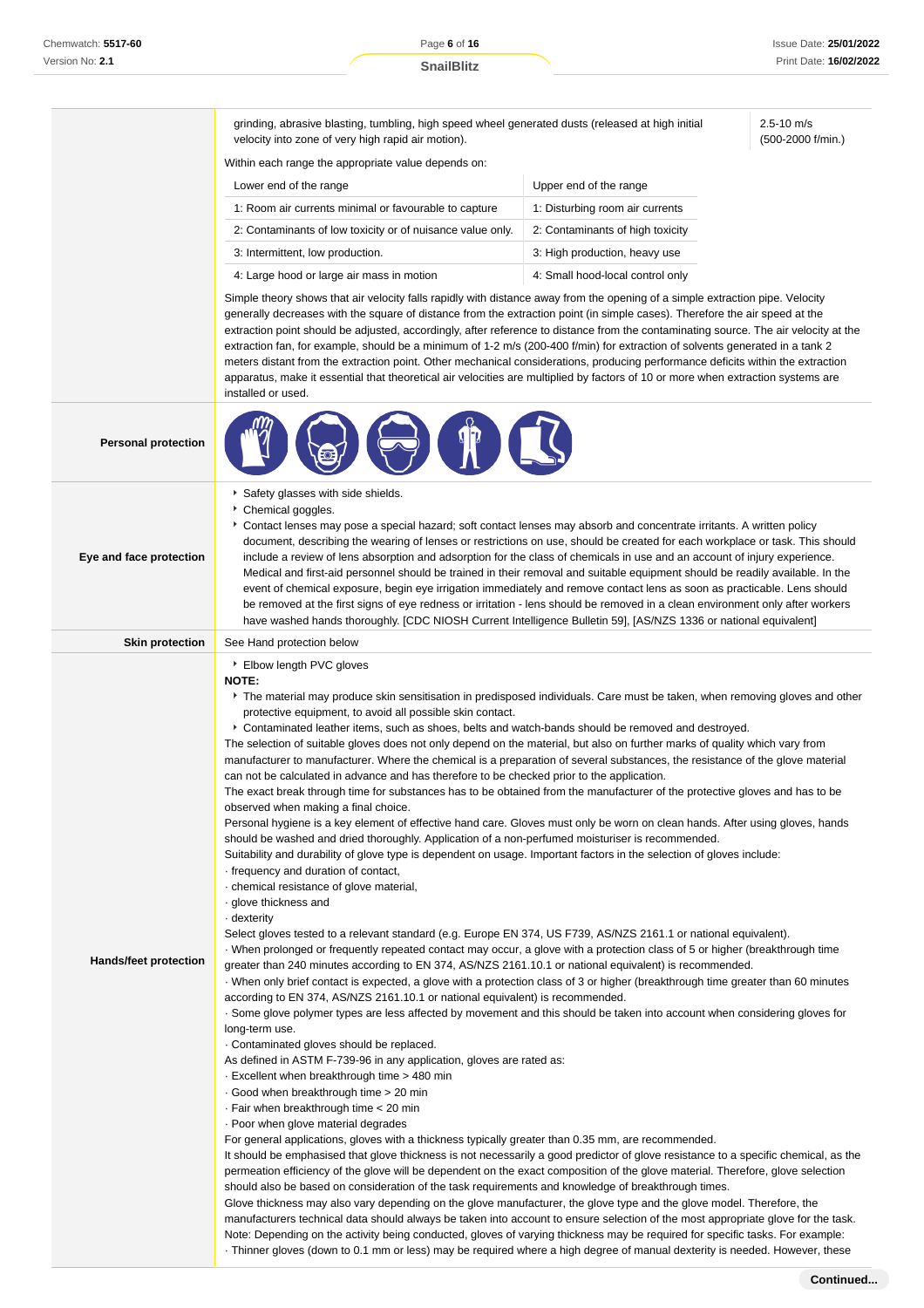| Chemwatch: 5517-60 | Page 7 of 16      | Issue Date: 25/01/2022 |
|--------------------|-------------------|------------------------|
| Version No: 2.1    | <b>SnailBlitz</b> | Print Date: 16/02/2022 |
|                    |                   |                        |

|                        | gloves are only likely to give short duration protection and would normally be just for single use applications, then disposed of.<br>Thicker gloves (up to 3 mm or more) may be required where there is a mechanical (as well as a chemical) risk i.e. where there |
|------------------------|---------------------------------------------------------------------------------------------------------------------------------------------------------------------------------------------------------------------------------------------------------------------|
|                        | is abrasion or puncture potential                                                                                                                                                                                                                                   |
|                        | Gloves must only be worn on clean hands. After using gloves, hands should be washed and dried thoroughly. Application of a<br>non-perfumed moisturiser is recommended.                                                                                              |
|                        | Experience indicates that the following polymers are suitable as glove materials for protection against undissolved, dry solids,                                                                                                                                    |
|                        | where abrasive particles are not present.                                                                                                                                                                                                                           |
|                        | • polychloroprene.                                                                                                                                                                                                                                                  |
|                        | hitrile rubber.                                                                                                                                                                                                                                                     |
|                        | butyl rubber.                                                                                                                                                                                                                                                       |
|                        | ▸ fluorocaoutchouc.                                                                                                                                                                                                                                                 |
|                        | polyvinyl chloride.                                                                                                                                                                                                                                                 |
|                        | Gloves should be examined for wear and/ or degradation constantly.                                                                                                                                                                                                  |
| <b>Body protection</b> | See Other protection below                                                                                                                                                                                                                                          |
|                        | • Overalls.                                                                                                                                                                                                                                                         |
|                        | ▶ P.V.C apron.                                                                                                                                                                                                                                                      |
| Other protection       | ▶ Barrier cream.                                                                                                                                                                                                                                                    |
|                        | Skin cleansing cream.                                                                                                                                                                                                                                               |
|                        | ▶ Eye wash unit.                                                                                                                                                                                                                                                    |

#### **Respiratory protection**

Particulate. (AS/NZS 1716 & 1715, EN 143:2000 & 149:001, ANSI Z88 or national equivalent)

| <b>Required Minimum Protection Factor</b> | <b>Half-Face Respirator</b> | <b>Full-Face Respirator</b> | <b>Powered Air Respirator</b> |
|-------------------------------------------|-----------------------------|-----------------------------|-------------------------------|
| up to $10 \times ES$                      | P <sub>1</sub><br>Air-line* |                             | PAPR-P1                       |
| up to $50 \times ES$                      | Air-line**                  | P <sub>2</sub>              | PAPR-P2                       |
| up to $100 \times ES$                     | $\overline{\phantom{0}}$    | P <sub>3</sub>              |                               |
|                                           |                             | Air-line*                   |                               |
| $100 + x ES$                              |                             | Air-line**                  | PAPR-P3                       |

\* - Negative pressure demand \*\* - Continuous flow

A(All classes) = Organic vapours, B AUS or B1 = Acid gasses, B2 = Acid gas or hydrogen cyanide(HCN), B3 = Acid gas or hydrogen cyanide(HCN), E = Sulfur dioxide(SO2), G = Agricultural chemicals, K = Ammonia(NH3), Hg = Mercury, NO = Oxides of nitrogen, MB = Methyl bromide, AX = Low boiling point organic compounds(below 65 degC)

· Respirators may be necessary when engineering and administrative controls do not adequately prevent exposures.

· The decision to use respiratory protection should be based on professional judgment that takes into account toxicity information, exposure measurement data, and frequency and likelihood of the worker's exposure - ensure users are not subject to high thermal loads which may result in heat stress or distress due to personal protective equipment (powered, positive flow, full face apparatus may be an option).

· Published occupational exposure limits, where they exist, will assist in determining the adequacy of the selected respiratory protection. These may be government mandated or vendor recommended.

· Certified respirators will be useful for protecting workers from inhalation of particulates when properly selected and fit tested as part of a complete respiratory protection program.

· Where protection from nuisance levels of dusts are desired, use type N95 (US) or type P1 (EN143) dust masks. Use respirators and components tested and approved under appropriate government standards such as NIOSH (US) or CEN (EU)

· Use approved positive flow mask if significant quantities of dust becomes airborne.

· Try to avoid creating dust conditions.

Class P2 particulate filters are used for protection against mechanically and thermally generated particulates or both.

P2 is a respiratory filter rating under various international standards, Filters at least 94% of airborne particles

Suitable for:

· Relatively small particles generated by mechanical processes eg. grinding, cutting, sanding, drilling, sawing.

- · Sub-micron thermally generated particles e.g. welding fumes, fertilizer and bushfire smoke.
- · Biologically active airborne particles under specified infection control applications e.g. viruses, bacteria, COVID-19, SARS

#### **SECTION 9 Physical and chemical properties**

#### **Information on basic physical and chemical properties**

| Appearance            | Blue solid-granules; mixes with water. |                                        |               |  |
|-----------------------|----------------------------------------|----------------------------------------|---------------|--|
|                       |                                        |                                        |               |  |
| <b>Physical state</b> | Solid                                  | <b>Relative density (Water =</b><br>1) | 2.28          |  |
| <b>Odour</b>          | Not Available                          | <b>Partition coefficient</b>           | Not Available |  |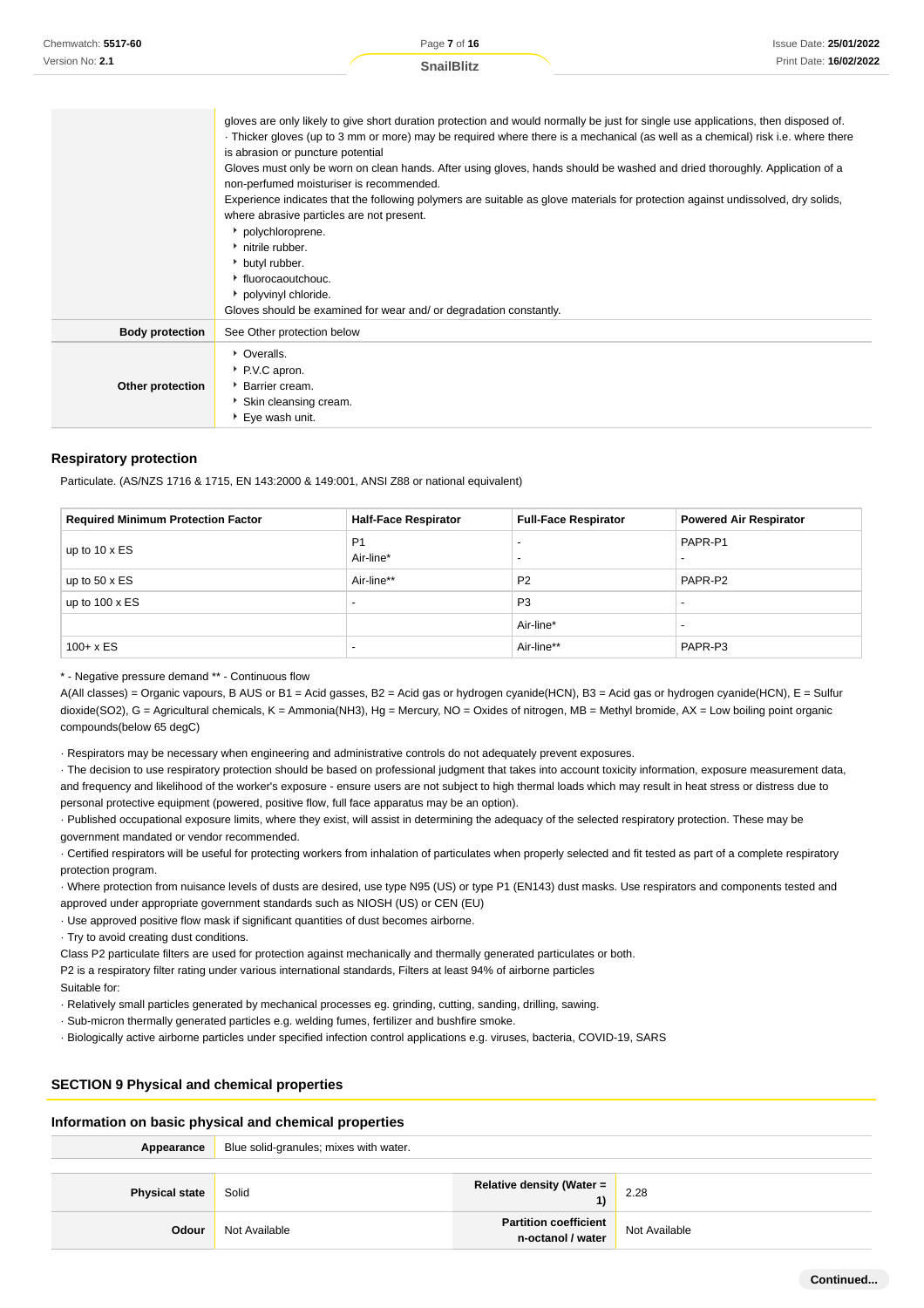| <b>Odour threshold</b>                          | Not Available | <b>Auto-ignition temperature</b><br>$(^{\circ}C)$ | Not Available  |
|-------------------------------------------------|---------------|---------------------------------------------------|----------------|
| pH (as supplied)                                | Not Available | Decomposition<br>temperature                      | Not Available  |
| Melting point / freezing<br>point $(^{\circ}C)$ | 110           | <b>Viscosity (cSt)</b>                            | Not Available  |
| Initial boiling point and<br>boiling range (°C) | 150           | Molecular weight (g/mol)                          | Not Applicable |
| Flash point (°C)                                | Not Available | <b>Taste</b>                                      | Not Available  |
| <b>Evaporation rate</b>                         | Not Available | <b>Explosive properties</b>                       | Not Available  |
| Flammability                                    | Not Available | <b>Oxidising properties</b>                       | Not Available  |
| Upper Explosive Limit (%)                       | Not Available | <b>Surface Tension (dyn/cm</b><br>or mN/m)        | Not Applicable |
| Lower Explosive Limit (%)                       | Not Available | <b>Volatile Component (%vol)</b>                  | Not Available  |
| Vapour pressure (kPa)                           | Not Available | Gas group                                         | Not Available  |
| Solubility in water                             | Miscible      | pH as a solution (Not<br>Available%)              | $\overline{4}$ |
| Vapour density $(Air = 1)$                      | Not Available | VOC g/L                                           | Not Available  |

## **SECTION 10 Stability and reactivity**

| Reactivity                                 | See section 7                                                                                                                        |
|--------------------------------------------|--------------------------------------------------------------------------------------------------------------------------------------|
| <b>Chemical stability</b>                  | • Unstable in the presence of incompatible materials.<br>▶ Product is considered stable.<br>Hazardous polymerisation will not occur. |
| Possibility of hazardous<br>reactions      | See section 7                                                                                                                        |
| <b>Conditions to avoid</b>                 | See section 7                                                                                                                        |
| Incompatible materials                     | See section 7                                                                                                                        |
| <b>Hazardous decomposition</b><br>products | See section 5                                                                                                                        |

## **SECTION 11 Toxicological information**

### **Information on toxicological effects**

| <b>Inhaled</b> | Inhalation of dusts, generated by the material during the course of normal handling, may be damaging to the health of the<br>individual.<br>Levels above 10 ug/m3 of suspended inorganic sulfates in the air may cause an excess risk of asthmatic attacks in susceptible<br>persons<br>Copper poisoning following exposure to copper dusts and fume may result in headache, cold sweat and weak pulse. Capillary,<br>kidney, liver and brain damage are the longer term manifestations of such poisoning. Inhalation of freshly formed metal oxide<br>particles sized below 1.5 microns and generally between 0.02 to 0.05 microns may result in "metal fume fever". Symptoms may<br>be delayed for up to 12 hours and begin with the sudden onset of thirst, and a sweet, metallic or foul taste in the mouth. Other<br>symptoms include upper respiratory tract irritation accompanied by coughing and a dryness of the mucous membranes, lassitude<br>and a generalised feeling of malaise. Mild to severe headache, nausea, occasional vomiting, fever or chills, exaggerated mental<br>activity, profuse sweating, diarrhoea, excessive urination and prostration may also occur. Tolerance to the fumes develops<br>rapidly, but is quickly lost. All symptoms usually subside within 24-36 hours following removal from exposure.                                                                                                                                                                                                                                                                                             |
|----------------|---------------------------------------------------------------------------------------------------------------------------------------------------------------------------------------------------------------------------------------------------------------------------------------------------------------------------------------------------------------------------------------------------------------------------------------------------------------------------------------------------------------------------------------------------------------------------------------------------------------------------------------------------------------------------------------------------------------------------------------------------------------------------------------------------------------------------------------------------------------------------------------------------------------------------------------------------------------------------------------------------------------------------------------------------------------------------------------------------------------------------------------------------------------------------------------------------------------------------------------------------------------------------------------------------------------------------------------------------------------------------------------------------------------------------------------------------------------------------------------------------------------------------------------------------------------------------------------------------------------------------------------|
| Ingestion      | Sulfate salts are poorly absorbed from the gastro-intestinal tract but because of osmotic activity are able to draw water from the<br>lumen to produce diarrhoea (purging). Sulfate ion usually has little toxicological potential.<br>Numerous cases of a single oral exposure to high levels of copper have been reported. Consumption of copper-contaminated<br>drinking water has been associated with mainly gastrointestinal symptoms including nausea, abdominal pain, vomiting and<br>diarrhoea. A metallic taste, nausea, vomiting and epigastric burning often occur after ingestion of copper and its derivatives. The<br>vomitus is usually green/blue and discolours contaminated skin. Acute poisonings from the ingestion of copper salts are rare due<br>to their prompt removal by vomiting. Vomiting is due mainly to the local and astringent action of copper ion on the stomach and<br>bowel. Emesis usually occurs within 5 to 10 minutes but may be delayed if food is present in the stomach. Should vomiting not<br>occur, or is delayed, gradual absorption from the bowel may result in systemic poisoning with death, possibly, following within<br>several days. Apparent recovery may be followed by lethal relapse. Systemic effects of copper resemble other heavy metal<br>poisonings and produce wide-spread capillary damage, kidney and liver damage and central nervous system excitation followed<br>by depression. Haemolytic anaemia (a result of red-blood cell damage) has been described in acute human poisoning.<br>[GOSSELIN, SMITH HODGE: Clinical Toxicology of Commercial Products.] |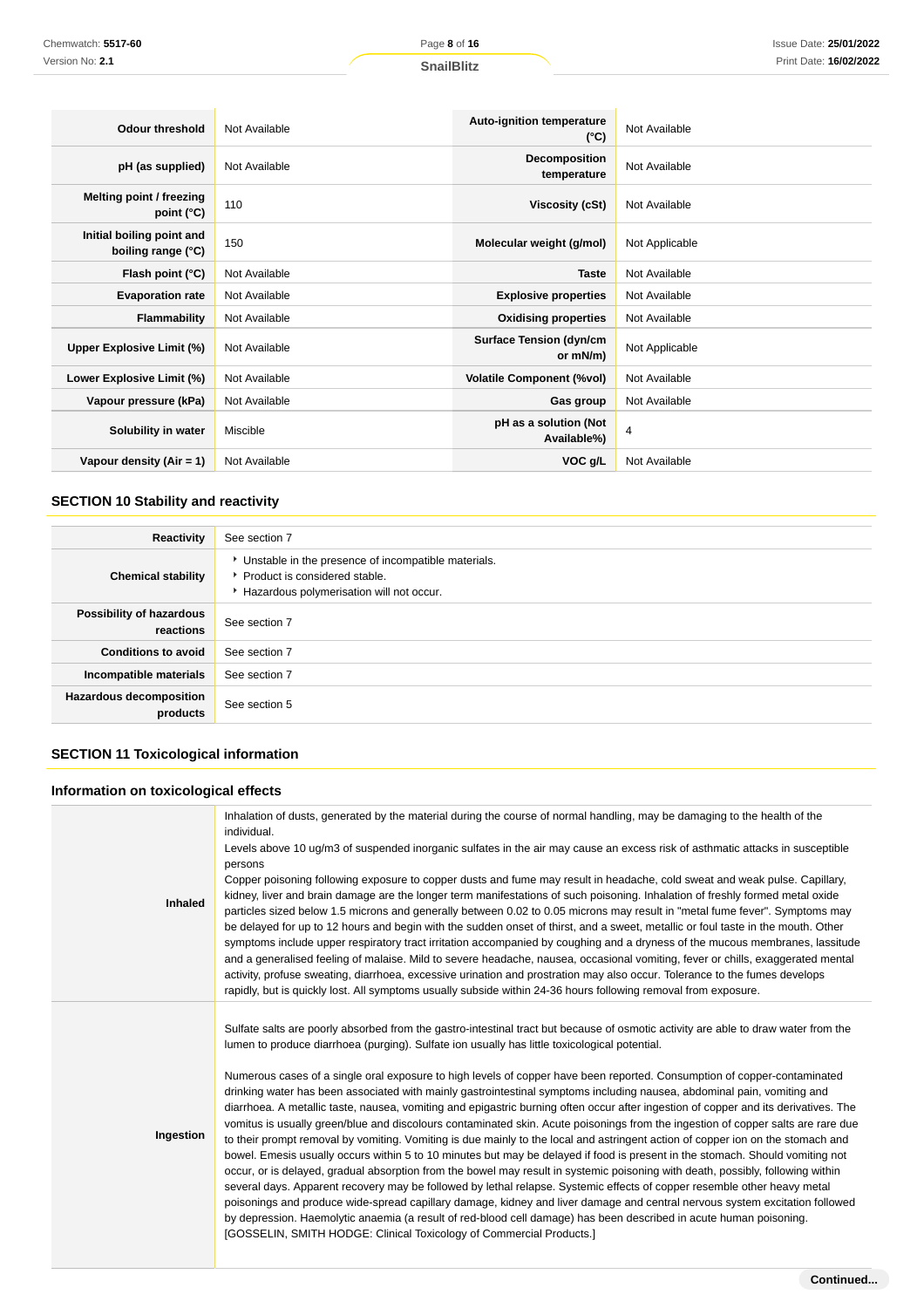|                     | Other symptoms of copper poisoning include lethargy, neurotoxicity, and increased blood pressure and respiratory rates. Coma<br>and death have followed attempted suicides using solutions of copper sulfate. Copper is an essential element and most animal<br>tissues have measurable amounts of copper associated with them. Humans have evolved mechanisms which maintain is<br>availability whilst limiting its toxicity (homeostasis). Copper is initially bound in the body to a blood-borne protein, serum albumin<br>and thereafter is more firmly bound to another protein, alpha-ceruloplasmin. Such binding effectively "inactivates" the copper,<br>thus reducing its potential to produce toxic damage. In healthy individuals, bound copper can reach relatively high levels without<br>producing adverse health effects. Excretion in the bile represents the major pathway by which copper is removed from the body<br>when it reaches potentially toxic levels. Copper may also be stored in the liver and bone marrow where it is bound to another<br>protein, metallothionein. A combination of binding and excretion ensures that the body is able to tolerate relatively high loadings<br>of copper.                                                                                                                                                                                                                                                                                                                                                                                                                                                                                                                                                                                                                                                                                                                                                                                                                                                                                                                                                                                                                                                                                                                                                                                                                                                                                                                                                                                                                                                                                                                                                                                                                                                                                                                                                                                                                                                                                                                                                                                                                                                                                                                                                                                                                                                                                                                                                                                                                                                                                                                         |
|---------------------|----------------------------------------------------------------------------------------------------------------------------------------------------------------------------------------------------------------------------------------------------------------------------------------------------------------------------------------------------------------------------------------------------------------------------------------------------------------------------------------------------------------------------------------------------------------------------------------------------------------------------------------------------------------------------------------------------------------------------------------------------------------------------------------------------------------------------------------------------------------------------------------------------------------------------------------------------------------------------------------------------------------------------------------------------------------------------------------------------------------------------------------------------------------------------------------------------------------------------------------------------------------------------------------------------------------------------------------------------------------------------------------------------------------------------------------------------------------------------------------------------------------------------------------------------------------------------------------------------------------------------------------------------------------------------------------------------------------------------------------------------------------------------------------------------------------------------------------------------------------------------------------------------------------------------------------------------------------------------------------------------------------------------------------------------------------------------------------------------------------------------------------------------------------------------------------------------------------------------------------------------------------------------------------------------------------------------------------------------------------------------------------------------------------------------------------------------------------------------------------------------------------------------------------------------------------------------------------------------------------------------------------------------------------------------------------------------------------------------------------------------------------------------------------------------------------------------------------------------------------------------------------------------------------------------------------------------------------------------------------------------------------------------------------------------------------------------------------------------------------------------------------------------------------------------------------------------------------------------------------------------------------------------------------------------------------------------------------------------------------------------------------------------------------------------------------------------------------------------------------------------------------------------------------------------------------------------------------------------------------------------------------------------------------------------------------------------------------------------------------------------|
| <b>Skin Contact</b> | Open cuts, abraded or irritated skin should not be exposed to this material<br>Exposure to copper, by skin, has come from its use in pigments, ointments, ornaments, jewellery, dental amalgams and IUDs and<br>as an antifungal agent and an algicide. Although copper algicides are used in the treatment of water in swimming pools and<br>reservoirs, there are no reports of toxicity from these applications. Reports of allergic contact dermatitis following contact with<br>copper and its salts have appeared in the literature, however the exposure concentrations leading to any effect have been poorly<br>characterised. In one study, patch testing of 1190 eczema patients found that only 13 (1.1%) cross-reacted with 2% copper<br>sulfate in petrolatum. The investigators warned, however, that the possibility of contamination with nickel (an established contact<br>allergen) might have been the cause of the reaction. Copper salts often produce an itching eczema in contact with skin. This is,<br>likely, of a non-allergic nature.<br>Entry into the blood-stream through, for example, cuts, abrasions, puncture wounds or lesions, may produce systemic injury with<br>harmful effects. Examine the skin prior to the use of the material and ensure that any external damage is suitably protected.                                                                                                                                                                                                                                                                                                                                                                                                                                                                                                                                                                                                                                                                                                                                                                                                                                                                                                                                                                                                                                                                                                                                                                                                                                                                                                                                                                                                                                                                                                                                                                                                                                                                                                                                                                                                                                                                                                                                                                                                                                                                                                                                                                                                                                                                                                                                                                                                             |
|                     | Evidence exists, or practical experience predicts, that the material either produces inflammation of the skin in a substantial<br>number of individuals following direct contact, and/or produces significant inflammation when applied to the healthy intact skin of<br>animals, for up to four hours, such inflammation being present twenty-four hours or more after the end of the exposure period.<br>Skin irritation may also be present after prolonged or repeated exposure; this may result in a form of contact dermatitis<br>(nonallergic). The dermatitis is often characterised by skin redness (erythema) and swelling (oedema) which may progress to<br>blistering (vesiculation), scaling and thickening of the epidermis. At the microscopic level there may be intercellular oedema of<br>the spongy layer of the skin (spongiosis) and intracellular oedema of the epidermis.                                                                                                                                                                                                                                                                                                                                                                                                                                                                                                                                                                                                                                                                                                                                                                                                                                                                                                                                                                                                                                                                                                                                                                                                                                                                                                                                                                                                                                                                                                                                                                                                                                                                                                                                                                                                                                                                                                                                                                                                                                                                                                                                                                                                                                                                                                                                                                                                                                                                                                                                                                                                                                                                                                                                                                                                                                                   |
| Eye                 | Copper salts, in contact with the eye, may produce conjunctivitis or even ulceration and turbidity of the cornea.<br>Evidence exists, or practical experience predicts, that the material may cause eye irritation in a substantial number of individuals<br>and/or may produce significant ocular lesions which are present twenty-four hours or more after instillation into the eye(s) of<br>experimental animals.<br>Repeated or prolonged eye contact may cause inflammation characterised by temporary redness (similar to windburn) of the<br>conjunctiva (conjunctivitis); temporary impairment of vision and/or other transient eye damage/ulceration may occur.                                                                                                                                                                                                                                                                                                                                                                                                                                                                                                                                                                                                                                                                                                                                                                                                                                                                                                                                                                                                                                                                                                                                                                                                                                                                                                                                                                                                                                                                                                                                                                                                                                                                                                                                                                                                                                                                                                                                                                                                                                                                                                                                                                                                                                                                                                                                                                                                                                                                                                                                                                                                                                                                                                                                                                                                                                                                                                                                                                                                                                                                          |
| Chronic             | Practical experience shows that skin contact with the material is capable either of inducing a sensitisation reaction in a<br>substantial number of individuals, and/or of producing a positive response in experimental animals.<br>Substances that can cause occupational asthma (also known as asthmagens and respiratory sensitisers) can induce a state of<br>specific airway hyper-responsiveness via an immunological, irritant or other mechanism. Once the airways have become hyper-<br>responsive, further exposure to the substance, sometimes even to tiny quantities, may cause respiratory symptoms. These<br>symptoms can range in severity from a runny nose to asthma. Not all workers who are exposed to a sensitiser will become<br>hyper-responsive and it is impossible to identify in advance who are likely to become hyper-responsive.<br>Substances than can cuase occupational asthma should be distinguished from substances which may trigger the symptoms of<br>asthma in people with pre-existing air-way hyper-responsiveness. The latter substances are not classified as asthmagens or<br>respiratory sensitisers<br>Wherever it is reasonably practicable, exposure to substances that can cuase occupational asthma should be prevented. Where<br>this is not possible the primary aim is to apply adequate standards of control to prevent workers from becoming hyper-<br>responsive.<br>Activities giving rise to short-term peak concentrations should receive particular attention when risk management is being<br>considered. Health surveillance is appropriate for all employees exposed or liable to be exposed to a substance which may<br>cause occupational asthma and there should be appropriate consultation with an occupational health professional over the<br>degree of risk and level of surveillance.<br>Toxic: danger of serious damage to health by prolonged exposure through inhalation, in contact with skin and if swallowed.<br>Serious damage (clear functional disturbance or morphological change which may have toxicological significance) is likely to be<br>caused by repeated or prolonged exposure. As a rule the material produces, or contains a substance which produces severe<br>lesions. Such damage may become apparent following direct application in subchronic (90 day) toxicity studies or following<br>sub-acute (28 day) or chronic (two-year) toxicity tests.<br>Exposure to the material may cause concerns for human fertility, generally on the basis that results in animal studies provide<br>sufficient evidence to cause a strong suspicion of impaired fertility in the absence of toxic effects, or evidence of impaired fertility<br>occurring at around the same dose levels as other toxic effects, but which are not a secondary non-specific consequence of other<br>toxic effects.<br>Exposure to the material may cause concerns for humans owing to possible developmental toxic effects, generally on the basis<br>that results in appropriate animal studies provide strong suspicion of developmental toxicity in the absence of signs of marked<br>maternal toxicity, or at around the same dose levels as other toxic effects but which are not a secondary non-specific<br>consequence of other toxic effects.<br>Limited evidence suggests that repeated or long-term occupational exposure may produce cumulative health effects involving<br>organs or biochemical systems.<br>Chronic copper poisoning is rarely recognised in man although in one instance, at least, symptoms more commonly associated<br>with exposures to mercury, namely infantile acrodynia (pink disease), have been described. Tissue damage of mucous |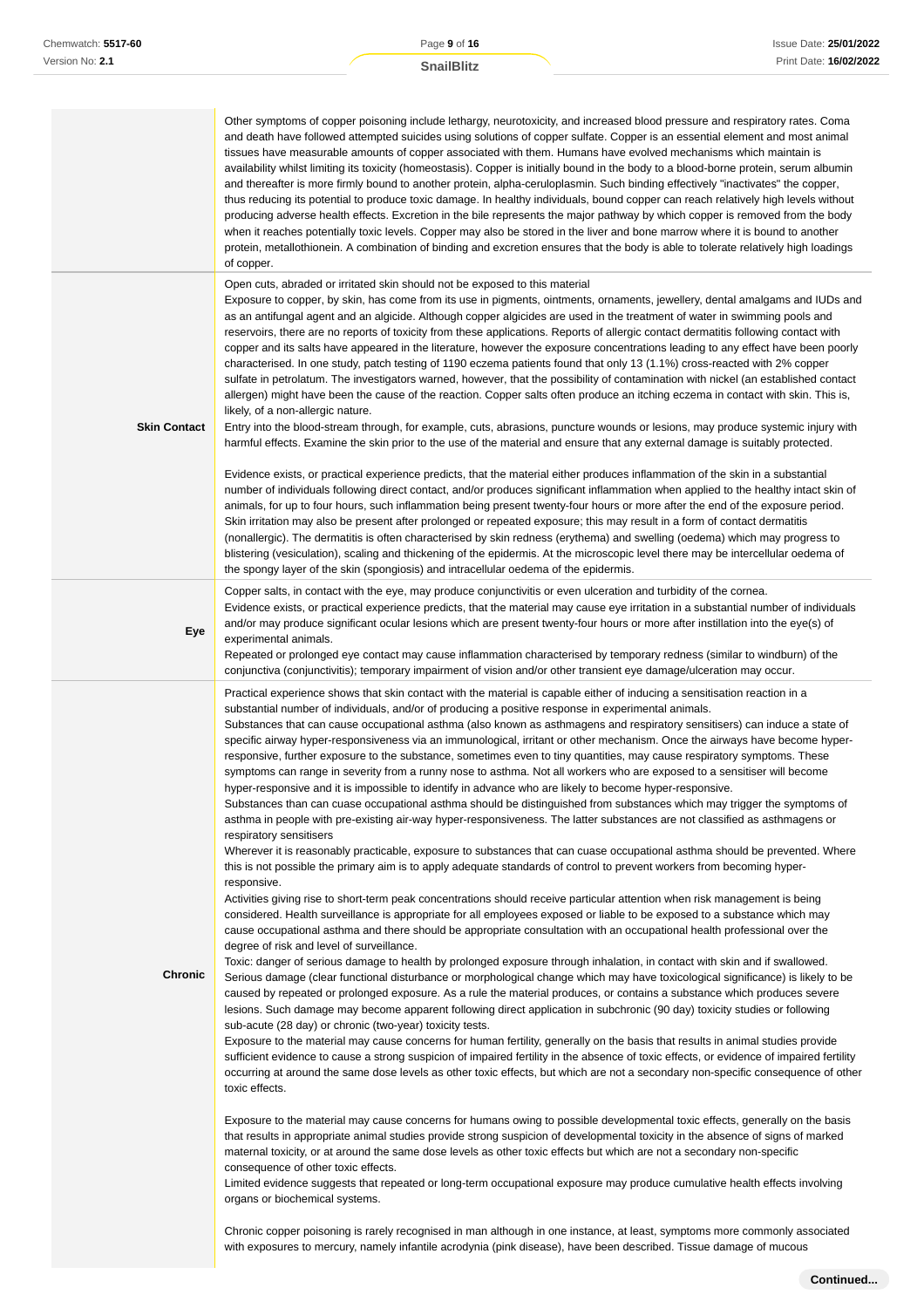membranes may follow chronic dust exposure. A hazardous situation is exposure of a worker with the rare hereditary condition (Wilson's disease or hereditary hepatolenticular degeneration) to copper exposure which may cause liver, kidney, CNS, bone and sight damage and is potentially lethal. Haemolytic anaemia (a result of red-blood cell damage) is common in cows and sheep poisoned by copper derivatives. Overdosing of copper feed supplements has resulted in pigmentary cirrhosis of the liver. [GOSSELIN, SMITH HODGE: Clinical Toxicology of Commercial Products]

Levels above 10 ug/m3 of suspended inorganic sulfates in the air may cause an excess risk of asthmatic attacks in susceptible persons

| <b>SnailBlitz</b>               | <b>TOXICITY</b><br>Not Available                                                                                                                                                                                                | <b>IRRITATION</b><br>Not Available |
|---------------------------------|---------------------------------------------------------------------------------------------------------------------------------------------------------------------------------------------------------------------------------|------------------------------------|
| copper sulfate,<br>pentahydrate | <b>TOXICITY</b><br>dermal (rat) LD50: >2000 mg/kg $[2]$<br>Oral (Mouse) LD50; 43 mg/kg <sup>[2]</sup>                                                                                                                           | <b>IRRITATION</b><br>Not Available |
| Legend:                         | 1. Value obtained from Europe ECHA Registered Substances - Acute toxicity 2.* Value obtained from manufacturer's SDS.<br>Unless otherwise specified data extracted from RTECS - Register of Toxic Effect of chemical Substances |                                    |

for copper and its compounds (typically copper chloride):

**Acute toxicity:** There are no reliable acute oral toxicity results available. In an acute dermal toxicity study (OECD TG 402), one group of 5 male rats and 5 groups of 5 female rats received doses of 1000, 1500 and 2000 mg/kg bw via dermal application for 24 hours. The LD50 values of copper monochloride were 2,000 mg/kg bw or greater for male (no deaths observed) and 1,224 mg/kg bw for female. Four females died at both 1500 and 2000 mg/kg bw, and one at 1,000 mg/kg bw. Symptom of the hardness of skin, an exudation of hardness site, the formation of scar and reddish changes were observed on application sites in all treated animals. Skin inflammation and injury were also noted. In addition, a reddish or black urine was observed in females at 2,000, 1,500 and 1,000 mg/kg bw. Female rats appeared to be more sensitive than male based on mortality and clinical signs. No reliable skin/eye irritation studies were available. The acute dermal study with copper monochloride suggests that it has a potential to cause skin irritation.

**Repeat dose toxicity:** In repeated dose toxicity study performed according to OECD TG 422, copper monochloride was given orally (gavage) to Sprague-Dawley rats for 30 days to males and for 39 - 51 days to females at concentrations of 0, 1.3, 5.0, 20, and 80 mg/kg bw/day. The NOAEL value was 5 and 1.3 mg/kg bw/day for male and female rats, respectively. No deaths were observed in male rats. One treatment-related death was observed in female rats in the high dose group. Erythropoietic toxicity (anaemia) was seen in both sexes at the 80 mg/kg bw/day. The frequency of squamous cell hyperplasia of the forestomach was increased in a dose-dependent manner in male and female rats at all treatment groups, and was statistically significant in males at doses of =20 mg/kg bw/day and in females at doses of =5 mg/kg bw/day doses. The observed effects are considered to be local, non-systemic effect on the forestomach which result from oral (gavage) administration of copper monochloride. **Genotoxicity:** An in vitro genotoxicity study with copper monochloride showed negative results in a bacterial reverse mutation test with Salmonella typhimurium strains (TA 98, TA 100, TA 1535, and TA 1537) with and without S9 mix at concentrations of up to 1,000 ug/plate. An in vitro test for chromosome aberration in Chinese hamster lung (CHL) cells showed that copper monochloride induced structural and numerical aberrations at the concentration of 50, 70 and 100 ug/mL without S9 mix. In the presence of the metabolic activation system, significant increases of structural aberrations were observed at 50 and 70 ug/mL and significant increases of numerical aberrations were observed at 70 ug/mL. In an in vivo mammalian erythrocyte micronucleus assay, all animals dosed (15 - 60 mg/kg bw) with copper monochloride exhibited similar PCE/(PCE+NCE) ratios and MNPCE frequencies compared to those of the negative control animals. Therefore copper monochloride is not an in vivo mutagen. **Carcinogenicity:** there was insufficient information to evaluate the carcinogenic activity of copper monochloride. Reproductive and developmental toxicity: In the combined repeated dose toxicity study with the reproduction/developmental toxicity screening test (OECD TG 422), copper monochloride was given orally (gavage) to Sprague-Dawley rats for 30 days to males and for 39-51 days to females at concentrations of 0, 1.3, 5.0, 20, and 80 mg/kg bw/day. The NOAEL of copper monochloride for fertility toxicity was 80 mg/kg bw/day for the parental animals. No treatment-related effects were observed on the reproductive organs and the fertility parameters assessed. For developmental toxicity the NOAEL was 20 mg/kg bw/day. Three of 120 pups appeared to have icterus at birth; 4 of 120 pups appeared runted at the highest dose tested (80 mg/kg bw/day).

For copper sulfate

**COPPER SULFATE, PENTAHYDRATE**

- **Acute toxicity:** Copper sulfate is corrosive and acute toxicity is largely due to this property. There have been reports of human suicide resulting from the ingestion of gram quantities of this material. The lowest dose of copper sulfate that has been toxic when ingested by humans is 11 mg/kg. Ingestion of copper sulfate is often not toxic because vomiting is automatically triggered by its irritating effect on the gastrointestinal tract. Symptoms are severe, however, if copper sulfate is retained in the stomach, as in the unconscious victim. Some of the signs of poisoning which occurred after 1 to 12 g of copper sulfate was swallowed include a metallic taste in the mouth, burning pain in the chest and abdomen, intense nausea, repeated vomiting, diarrhea, headache, sweating, shock, discontinued urination leading to yellowing of the skin. Injury to the brain, liver, kidneys, and stomach and intestinal linings may also occur in copper sulfate poisoning . Copper sulfate can be corrosive to the skin and eyes. It is readily absorbed through the skin and can produce a burning pain, as well as the other symptoms of poisoning resulting from ingestion. Skin contact may result in itching or eczema. It is a skin sensitiser and can cause allergic reactions in some individuals . Eye contact with this material can cause conjunctivitis, inflammation of the eyelid lining, cornea tissue deterioration, and clouding of the cornea . Examination of copper sulfate poisoned animals showed signs of acute toxicity in the spleen, liver, and kidneys . Injury may also occur to the brain, liver, kidneys, and gastrointestinal tract in response to overexposure to this material.
- **Chronic toxicity:** Vineyard sprayers experienced liver disease after 3 to 15 years of exposure to copper sulfate solution in Bordeaux mixture . Long term effects are more likely in individuals with Wilson's disease, a condition which causes excessive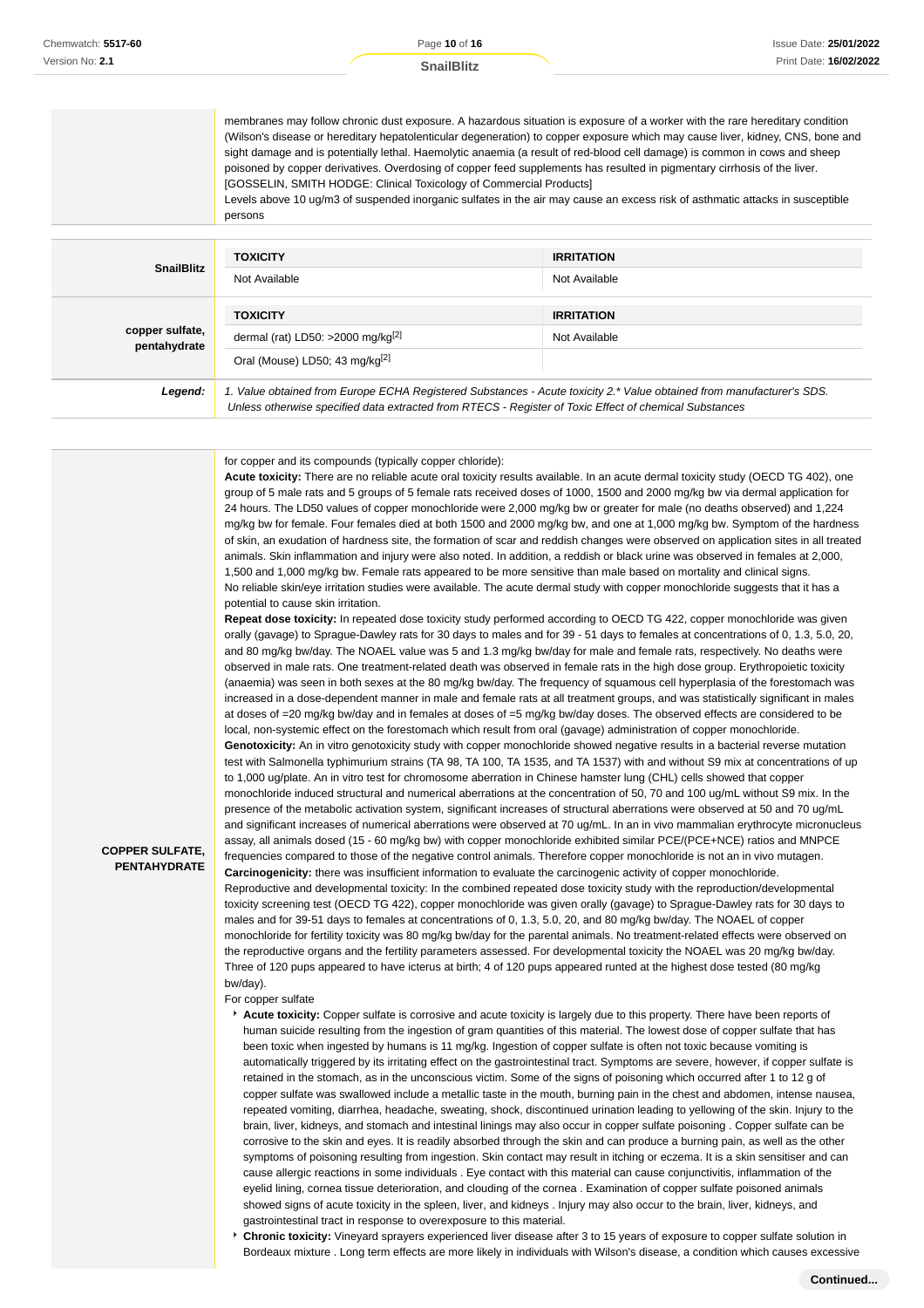| Chemwatch: 5517-60 | Page 11 of 16 |                   |                                                                                                                                                                                                                                          | Issue Date: 25/01/2022 |
|--------------------|---------------|-------------------|------------------------------------------------------------------------------------------------------------------------------------------------------------------------------------------------------------------------------------------|------------------------|
| Version No: 2.1    |               | <b>SnailBlitz</b> |                                                                                                                                                                                                                                          | Print Date: 16/02/2022 |
|                    |               |                   |                                                                                                                                                                                                                                          |                        |
|                    |               |                   |                                                                                                                                                                                                                                          |                        |
|                    |               |                   | absorption and storage of copper. Chronic exposure to low levels of copper can lead to anemia. The growth of rats was<br>strained and a strain derivative of AP said affirmation of the Contract of ANA said affirmation of the state of |                        |

retarded when given dietary doses of 25 mg/kg/day of copper sulfate. Dietary doses of 200 mg/kg/day caused starvation and death. Sheep given oral doses of 20 mg/kg/day showed blood cell and kidney damage . They also showed an absence of appetite, anemia, and degenerative changes. **Reproductive effects:** Copper sulfate has been shown to cause reproductive effects in test animals. Testicular atrophy

- increased in birds as they were fed larger amounts of copper sulfate. Sperm production was also interrupted to varying degrees . Reproduction and fertility was affected in pregnant rats given this material on day 3 of pregnancy.
- **Teratogenic effects:** There is very limited evidence about the teratogenic effects of copper sulfate. Heart disease occurred in the surviving offspring of pregnant hamsters given intravenous copper salts on day 8 of gestation. These data suggest that copper sulfate is unlikely to be teratogenic in humans at expected exposure levels.
- **Mutagenic effects:** Copper sulfate may cause mutagenic effects at high doses. At 400 and 1000 ppm, copper sulfate caused mutations in two types of microorganisms . Such effects are not expected in humans under normal conditions.
- **Carcinogenic effects:** Copper sulfate at 10 mg/kg/day caused endocrine tumors in chickens given the material parenterally, that is, outside of the gastrointestinal tract through an intravenous or intramuscular injection . However, the relevance of these results to mammals, including humans, is not known.
- **Provident toxicity:** Long-term animal studies indicate that the testes and endocrine glands have been affected.
- **Fate in humans and animals:** Absorption of copper sulfate into the blood occurs primarily under the acidic conditions of the stomach. The mucous membrane lining of the intestines acts as a barrier to absorption of ingested copper . After ingestion, more than 99% of copper is excreted in the faeces. However, residual copper is an essential trace element that is strongly bioaccumulated. It is stored primarily in the liver, brain, heart, kidney, and muscles

| <b>Acute Toxicity</b>                                                                                         | $\checkmark$              | Carcinogenicity                 | × |
|---------------------------------------------------------------------------------------------------------------|---------------------------|---------------------------------|---|
| <b>Skin Irritation/Corrosion</b>                                                                              | $\checkmark$              | Reproductivity                  | × |
| <b>Serious Eye</b><br>Damage/Irritation                                                                       | $\checkmark$              | <b>STOT - Single Exposure</b>   | × |
| <b>Respiratory or Skin</b><br>sensitisation                                                                   | ×                         | <b>STOT - Repeated Exposure</b> | × |
| <b>Mutagenicity</b>                                                                                           | $\boldsymbol{\mathsf{x}}$ | <b>Aspiration Hazard</b>        | × |
| $\blacktriangleright$ – Data either not available or does not fill the criteria for classification<br>Legend: |                           |                                 |   |

– Data available to make classification

### **SECTION 12 Ecological information**

#### **Toxicity**

|                                 | Endpoint                                                                                                                                                                                                                                       | <b>Test Duration (hr)</b> | <b>Species</b>                | Value                   | Source           |
|---------------------------------|------------------------------------------------------------------------------------------------------------------------------------------------------------------------------------------------------------------------------------------------|---------------------------|-------------------------------|-------------------------|------------------|
| <b>SnailBlitz</b>               | <b>Not</b><br>Available                                                                                                                                                                                                                        | Not Available             | Not Available                 | <b>Not</b><br>Available | Not<br>Available |
|                                 | Endpoint                                                                                                                                                                                                                                       | <b>Test Duration (hr)</b> | <b>Species</b>                | Value                   | <b>Source</b>    |
|                                 | EC50(ECx)                                                                                                                                                                                                                                      | 96h                       | Crustacea                     | $0.001$ mg/L            | 5                |
| copper sulfate,<br>pentahydrate | <b>LC50</b>                                                                                                                                                                                                                                    | 96h                       | Fish                          | $0.073$ mg/L            | 4                |
|                                 | EC50                                                                                                                                                                                                                                           | 72h                       | Algae or other aguatic plants | $0.8$ mg/L              | 5                |
|                                 | EC50                                                                                                                                                                                                                                           | 48h                       | Crustacea                     | $0.003$ mg/L            | 5                |
| Legend:                         | Extracted from 1. IUCLID Toxicity Data 2. Europe ECHA Registered Substances - Ecotoxicological Information - Aquatic Toxicity<br>4. US EPA, Ecotox database - Aquatic Toxicity Data 5. ECETOC Aquatic Hazard Assessment Data 6. NITE (Japan) - |                           |                               |                         |                  |

Very toxic to aquatic organisms, may cause long-term adverse effects in the aquatic environment.

Do NOT allow product to come in contact with surface waters or to intertidal areas below the mean high water mark. Do not contaminate water when cleaning equipment or disposing of equipment wash-waters.

Bioconcentration Data 7. METI (Japan) - Bioconcentration Data 8. Vendor Data

Wastes resulting from use of the product must be disposed of on site or at approved waste sites.

For copper sulfate:

Cupric Sulfate is a Severe Marine Pollutant (49 CFR 172.322) and requires the marine

pollutant mark for vessel transportation. Because Copper Sulfate is listed as a Severe Marine Pollutant as found in Appendix B to 172.101 and when shipped by vessel, each inner package which exceeds 500 g (17.6 oz) will need a marine pollutant marking, UN certified package, marked with the Proper Shipping Name, UN Number will be required when shipped by vessel, when each inner package exceeds 500 g (17.6 oz).

#### **Environmental fate:**

If released to soil, copper sulfate may leach to groundwater, be partly oxidised or bind to humic materials, clay or hydrous oxides of iron and manganese. In water, it will bind to carbonates as well as humic materials, clay and hydrous oxides of iron and manganese. Copper is accumulated by plants and animals, but it does not appear to biomagnify from plants to animals. In air, copper aerosols have a residence time of 2 to 10 days in an unpolluted atmosphere and 0.1 to greater than 4 days in polluted, urban areas.

**Breakdown in soil and groundwater:** Since copper is an element it will persist indefinitely. Copper is bound, or adsorbed, to organic materials, and to clay and mineral surfaces. The degree of adsorption to soils depends on the acidity or alkalinity of the soil. Because copper sulfate is highly water soluble, it is considered one of the more mobile metals in soils. However, because of it binding capacity, its leaching potential is low in all but sandy soils . When applied with irrigation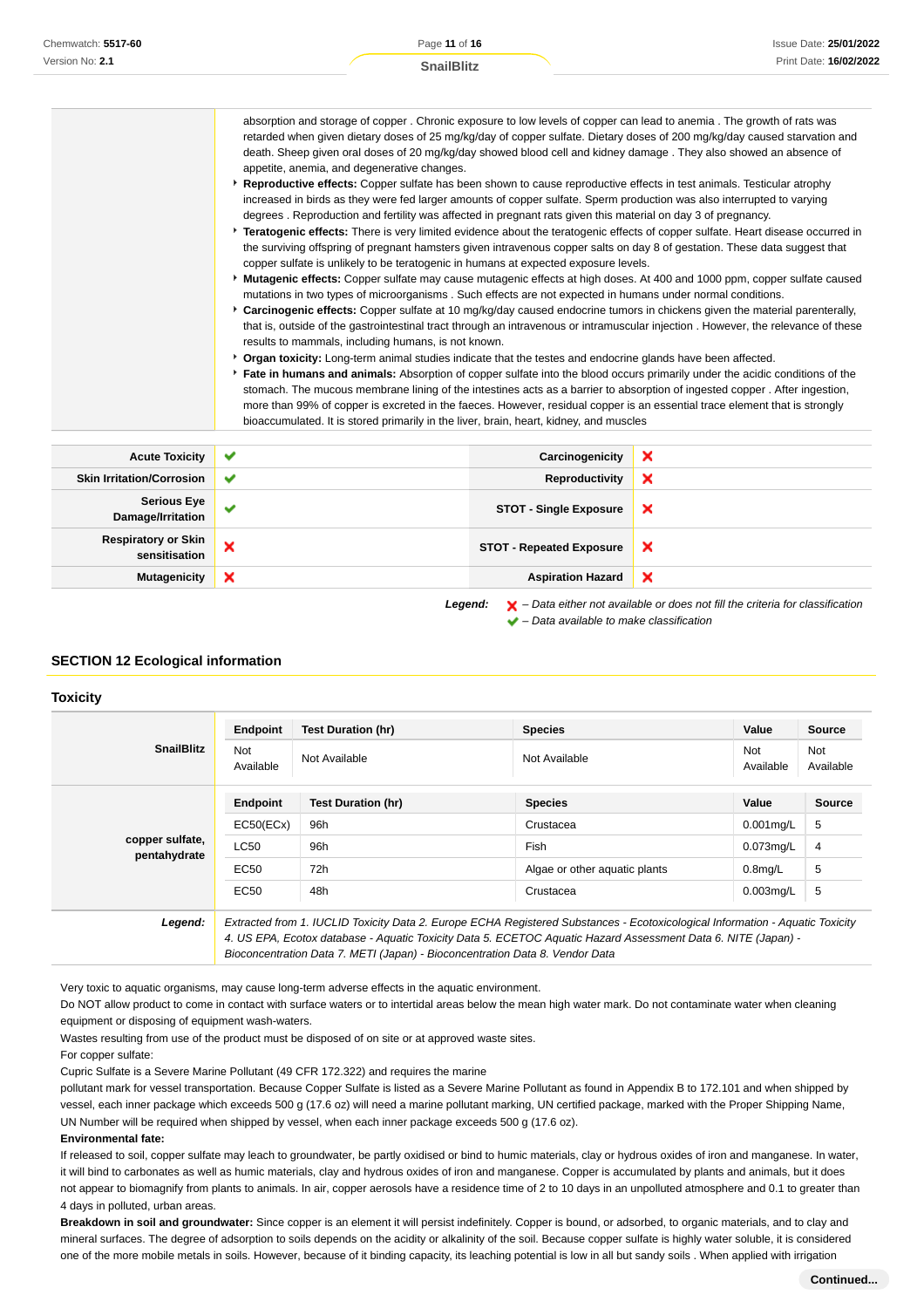| Chemwatch: 5517-60 | Page 12 of 16     | Issue Date: 25/01/2022 |
|--------------------|-------------------|------------------------|
| Version No: 2.1    | <b>SnailBlitz</b> | Print Date: 16/02/2022 |

water, copper sulfate does not accumulate in the surrounding soils. Some (60%) is deposited in the sediments at the bottom of the irrigation ditch, where it becomes adsorbed to clay, mineral, and organic particles. Copper compounds also settle out of solution .

**Breakdown in water:** As an element, copper can persist indefinitely. However, it will bind to water particulates and sediment.

**Breakdown in vegetation:** One of the limiting factors in the use of copper compounds is their serious potential for phytotoxicity . Copper sulfate can kill plants by disrupting photosynthesis. Blue-green algae in some copper sulfate treated Minnesota lakes became increasingly resistant to the algaecide after 26 years of use Ecotoxicity:

**Effects on birds:**

Oral (wild bird) LD50: 300 mg/kg; duck LD50: 600 mg/kg

Copper sulfate is practically nontoxic to birds. It poses less of a threat to birds than to other animals. The lowest lethal dose (LDLo) is 1000 mg/kg in pigeons and 600 mg/kg in ducks . The oral LD50 for Bordeaux mixture in young mallards is 2000 mg/kg .

#### **Effects on aquatic organisms:**

Fish LC50 (96 hr): rainbow trout, harlequin fish, goldfish, eel: 0.1-2.5 mg/l\*

Daphnia magna LC50 (48 h): 24 ug/l\*

\*[The Dictionary of Substances and their Effects (Ed Richardson M.L.)]

Copper sulfate is highly toxic to fish . Even at recommended rates of application, this material may be poisonous to trout and other fish, especially in soft or acid waters. Its toxicity to fish generally decreases as water hardness increases. Fish eggs are more resistant than young fish fry to the toxic effects of copper sulfate. Copper sulfate is toxic to aquatic invertebrates, such as crab, shrimp, and oysters. The 96-hour LC50 of copper sulfate to pond snails is 0.39 mg/L at 20 C. Higher concentrations of the material caused some behavioral changes, such as secretion of mucous, and discharge of eggs and embryos .

**Effects on other organisms:** Bees are endangered by Bordeaux mixture . Copper sulfate may be poisonous to sheep and chickens at normal application rates. Most animal life in soil, including large earthworms, have been eliminated by the extensive use of copper containing fungicides in orchards

Copper is unlikely to accumulate in the atmosphere due to a short residence time for airborne copper aerosols. Airborne coppers, however, may be transported over large distances. Copper accumulates significantly in the food chain.

Drinking Water Standards:

3000 ug/l (UK max)

2000 ug/l (WHO provisional Guideline)

1000 ug/l (WHO level where individuals complain)

Soil Guidelines: Dutch Criteria

36 mg/kg (target)

190 mg/kg (intervention)

Air Quality Standards: no data available.

The toxic effect of copper in the aquatic biota depends on the bio-availability of copper in water which, in turn, depends on its physico-chemical form (ie.speciation). Bioavailability is decreased by complexation and adsorption of copper by natural organic matter, iron and manganese hydrated oxides, and chelating agents excreted by algae and other aquatic organisms. Toxicity is also affected by pH and hardness. Total copper is rarely useful as a predictor of toxicity. In natural sea water, more than 98% of copper is organically bound and in river waters a high percentage is often organically bound, but the actual percentage depends on the river water and its pH.

Copper exhibits significant toxicity in some aquatic organisms. Some algal species are very sensitive to copper with EC50 (96 hour) values as low as 47 ug/litre dissolved copper whilst for other algal species EC50 values of up to 481 ug/litre have been reported. However many of the reportedly high EC50 values may arise in experiments conducted with a culture media containing copper-complexing agents such as silicate, iron, manganese and EDTA which reduce bioavailability.

| Toxic effects arising following exposure by aquatic species to copper are typically: |                              |                          |                           |                            |  |
|--------------------------------------------------------------------------------------|------------------------------|--------------------------|---------------------------|----------------------------|--|
| Algae EC50 (96 h)                                                                    | Daphnia magna LC50 (48-96 h) | Amphipods LC50 (48-96 h) | Gastropods LC50 (48-96 h) | Crab larvae LC50 (48-96 h) |  |
| 47-481 *                                                                             | 7-54 *                       | 37-183 *                 | $58-112$ *                | $50-100*$                  |  |

<sup>\*</sup> ug/litre

Exposure to concentrations ranging from one to a few hundred micrograms per litre has led to sublethal effects and effects on long-term survival. For high bioavailability waters, effect concentrations for several sensitive species may be below 10 ug Cu/litre.

In fish, the acute lethal concentration of copper ranges from a few ug/litre to several mg/litre, depending both on test species and exposure conditions. Where the value is less than 50 ug Cu/litre, test waters generally have a low dissolved organic carbon (DOC) level, low hardness and neutral to slightly acidic pH. Exposure to concentrations ranging from one to a few hundred micrograms per litre has led to sublethal effects and effects on long-term survival. Lower effect concentrations are generally associated with test waters of high bioavailability.

In summary:

|                                                      | Responses expected for high concentration ranges of copper *                                                                                    |
|------------------------------------------------------|-------------------------------------------------------------------------------------------------------------------------------------------------|
| Total dissolved Cu<br>concentration range (ug/litre) | Effects of high availability in water                                                                                                           |
| $1 - 10$                                             | Significant effects are expected for diatoms and sensitive invertebrates, notably cladocerans.                                                  |
|                                                      | Effects on fish could be significant in freshwaters with low pH and hardness.                                                                   |
|                                                      | Significant effects are expected on various species of microalgae, some species of macroalgae, and a range of invertebrates,                    |
| $10 - 100$                                           | including crustaceans, gastropods and sea urchins. Survival of sensitive fish will be affected and a variety of fish show sublethal<br>effects. |
| 100-1000                                             | Most taxonomic groups of macroalgae and invertebrates will be severely affected. Lethal levels for most fish species will be reached.           |
| >1000                                                | Lethal concentrations for most tolerant organisms are reached.                                                                                  |

\* Sites chosen have moderate to high bioavailability similar to water used in most toxicity tests.

for inorganic sulfates:

**Environmental fate:**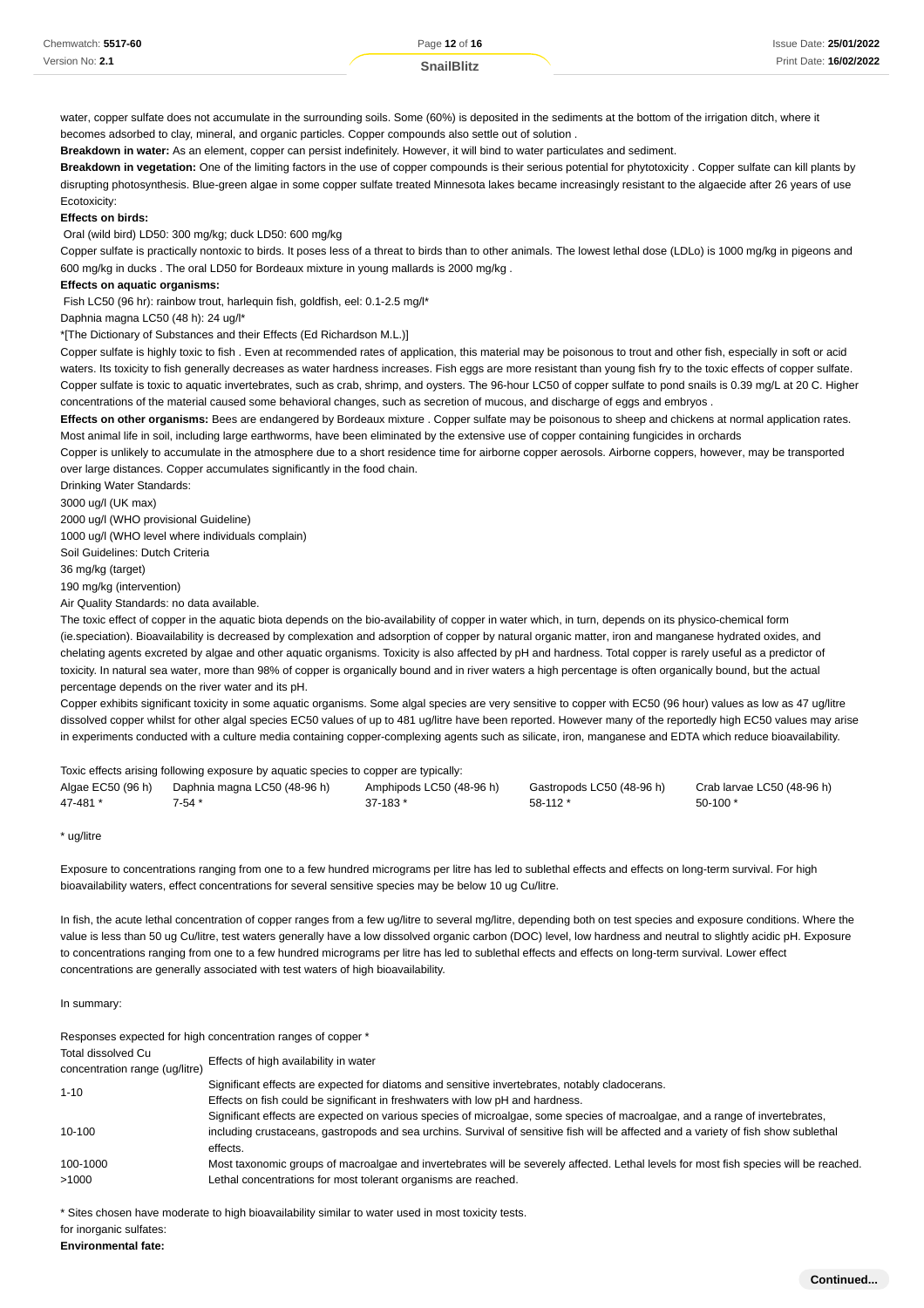Data from tap water studies with human volunteers indicate that sulfates produce a laxative effect at concentrations of 1000 - 1200 mg/litre, but no increase in diarrhoea, dehydration or weight loss. The presence of sulfate in drinking-water can also result in a noticeable taste; the lowest taste threshold concentration for sulfate is approximately 250 mg/litre as the sodium salt. Sulfate may also contribute to the corrosion of distribution systems. No health-based guideline value for sulfate in drinking water is proposed. However, there is an increasing likelihood of complaints arising from a noticeable taste as concentrations in water increase above 500 mg/litre.

Sulfates are removed from the air by both dry and wet deposition processes. Wet deposition processes including rain-out (a process that occurs within the clouds) and washout (removal by precipitation below the clouds) contribute to the removal of sulfate from the atmosphere.

In soil, the inorganic sulfates can adsorb to soil particles or leach into surface water and groundwater. Sulfates can be taken up by plants and be incorporated into the parenchyma of the plant.

Sulfate in water can also be reduced by sulfate bacteria (Thiobacilli) which use them as a source of energy.

In anaerobic environments sulfate is biologically reduced to (hydrogen) sulfide by sulfate reducing bacteria, or incorporated into living organisms as source of sulfur, and thereby included in the sulfur cycle. Sodium sulfate is not reactive in aqueous solution at room temperature. Sodium sulfate will completely dissolve, ionise and distribute across the entire planetary "aquasphere". Some sulfates may eventually be deposited, the majority of sulfates participate in the sulfur cycle in which natural and industrial sodium sulfate are not distinguishable

The BCF of sodium sulfate is very low and therefore significant bioconcentration is not expected. Sodium and sulfate ions are essential to all living organisms and their intracellular and extracellular concentrations are actively regulated. However some plants (e.g. corn and Kochia Scoparia), are capable of accumulating sulfate to concentrations that are potentially toxic to ruminants.

#### **Ecotoxicity:**

For sulfate in general:

Fish LC50: toxic from 7000 mg/l

#### Bacteria: toxic from 2500 mg/l

Algae were shown to be the most sensitive to sodium sulfate; EC50 120 h = 1,900 mg/l. For invertebrates (Daphnia magna) the EC50 48 h = 4,580 mg/l and fish appeared to be the least sensitive with a LC50 96h = 7,960 mg/l for Pimephales promelas. Activated sludge showed a very low sensitivity to sodium sulfate. There was no effect up to 8 g/l. Sodium sulfate is not very toxic to terrestrial plants. Picea banksiana was the most sensitive species, an effect was seen at 1.4 g/l. Sediment dwelling organisms were not very sensitive either, with an LC50 96h = 660 mg/l for Trycorythus sp. Overall it can be concluded that sodium sulfate has no acute adverse effect on aquatic and sediment dwelling organisms. Toxicity to terrestrial plants is also low.

No data were found for long term toxicity. The acute studies all show a toxicity of sodium sulfate higher than 100 mg/l, no bioaccumulation is expected,

In soil, copper levels are raised by application of fertiliser, fungicides, from deposition of highway dusts and from urban, mining and industrial sources. Generally, vegetation rooted in soils reflects the soil copper levels in its foliage. This is dependent upon the bioavailability of copper and the physiological requirements of species concerned.

Typical foliar levels of copper are: Uncontaminated soils (0.3-250 mg/kg) Contaminated soils (150-450 mg/kg) Mining/smelting soils (150-450 mg/kg) 6.1-25 mg/kg 80 mg/kg 300 mg/kg

Plants rarely show symptoms of toxicity or of adverse growth effects at normal soil concentrations of copper. Crops are often more sensitive to copper than the native flora, so protection levels for agricultural crops range from 25 mg Cu/kg to several hundred mg/kg, depending on country. Chronic and or acute effects on sensitive species occur at copper levels occurring in some soils as a result of human activities such as copper fertiliser addition, and addition of sludge.

When soil levels exceed 150 mg Cu/kg, native and agricultural species show chronic effects. Soils in the range 500-1000 mg Cu/kg act in a strongly selective fashion allowing the survival of only copper-tolerant species and strains. At 2000 Cu mg/kg most species cannot survive. By 3500 mg Cu/kg areas are largely devoid of vegetation cover. The organic content of the soil appears to be a key factor affecting the bioavailability of copper.

On normal forest soils, non-rooted plants such as mosses and lichens show higher copper concentrations. The fruiting bodies and mycorrhizal sheaths of soil fungi associated with higher plants in forests often accumulate copper to much higher levels than plants at the same site. International Programme on Chemical Safety (IPCS): Environmental Health Criteria 200

**DO NOT** discharge into sewer or waterways

#### **Persistence and degradability**

| Ingredient                   | Persistence: Water/Soil | Persistence: Air |
|------------------------------|-------------------------|------------------|
| copper sulfate, pentahydrate | <b>HIGH</b>             | HIGH             |

#### **Bioaccumulative potential**

| Ingredient                                                  | <b>Bioaccumulation</b> |
|-------------------------------------------------------------|------------------------|
| copper sulfate, pentahydrate $\vert$ LOW (LogKOW = -2.2002) |                        |

#### **Mobility in soil**

| Ingredient                   | <b>Mobility</b>      |
|------------------------------|----------------------|
| copper sulfate, pentahydrate | LOW (KOC = $6.124$ ) |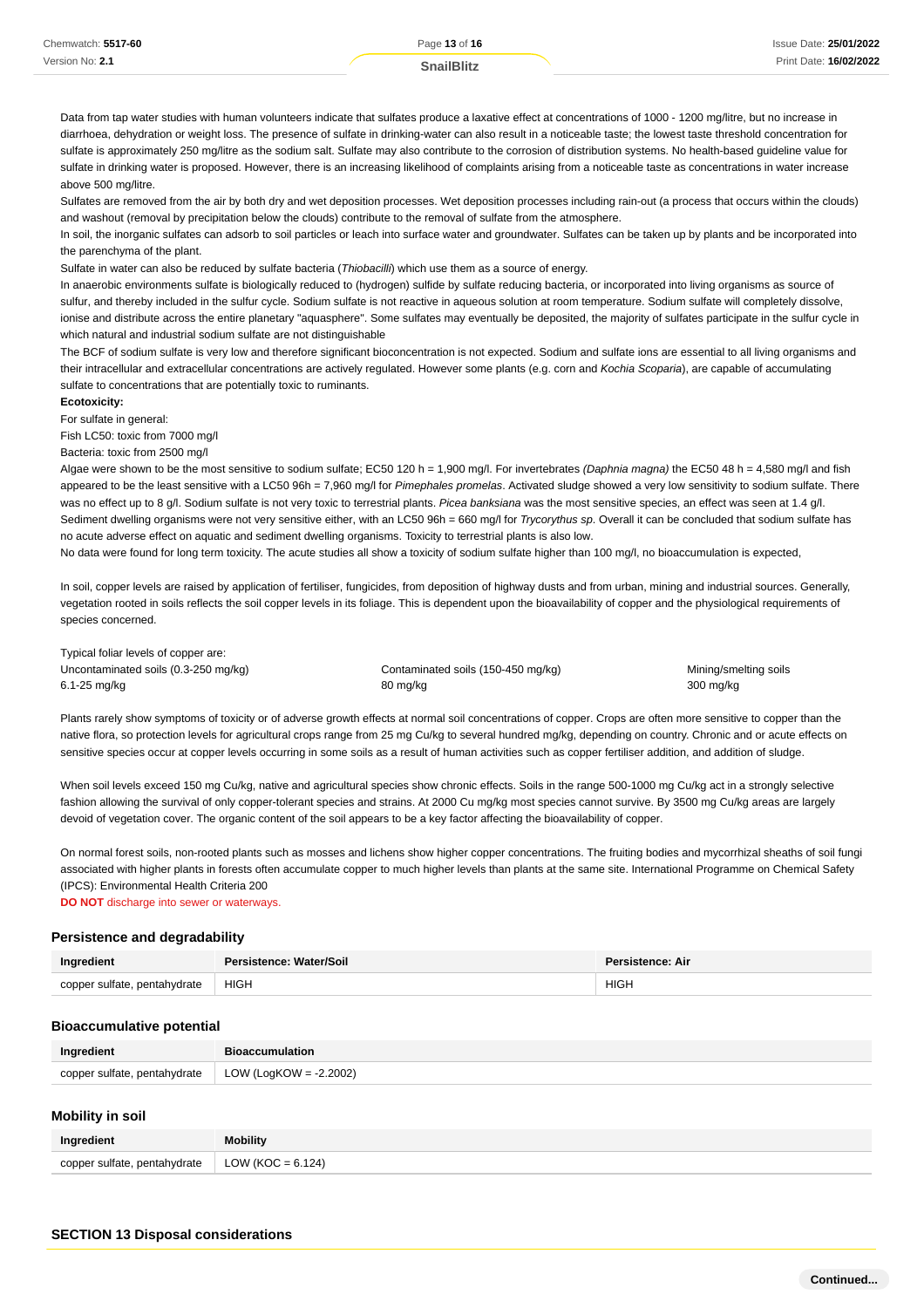**Continued...**

### **Waste treatment methods**

|                            | Containers may still present a chemical hazard/ danger when empty.                                                             |  |  |  |  |
|----------------------------|--------------------------------------------------------------------------------------------------------------------------------|--|--|--|--|
|                            | Return to supplier for reuse/ recycling if possible.                                                                           |  |  |  |  |
|                            | Otherwise:                                                                                                                     |  |  |  |  |
|                            | If container can not be cleaned sufficiently well to ensure that residuals do not remain or if the container cannot be used to |  |  |  |  |
|                            | store the same product, then puncture containers, to prevent re-use, and bury at an authorised landfill.                       |  |  |  |  |
|                            | ▶ Where possible retain label warnings and SDS and observe all notices pertaining to the product.                              |  |  |  |  |
| <b>Product / Packaging</b> | DO NOT allow wash water from cleaning or process equipment to enter drains.                                                    |  |  |  |  |
| disposal                   | It may be necessary to collect all wash water for treatment before disposal.                                                   |  |  |  |  |
|                            | In all cases disposal to sewer may be subject to local laws and regulations and these should be considered first.              |  |  |  |  |
|                            | • Where in doubt contact the responsible authority.                                                                            |  |  |  |  |
|                            | Recycle wherever possible or consult manufacturer for recycling options.                                                       |  |  |  |  |
|                            | Consult State Land Waste Management Authority for disposal.                                                                    |  |  |  |  |
|                            | Bury residue in an authorised landfill.                                                                                        |  |  |  |  |
|                            | Recycle containers if possible, or dispose of in an authorised landfill.                                                       |  |  |  |  |
|                            |                                                                                                                                |  |  |  |  |

### **SECTION 14 Transport information**

| <b>Labels Required</b>  |    |
|-------------------------|----|
|                         |    |
| <b>Marine Pollutant</b> | ⊀  |
| <b>HAZCHEM</b>          | 2Z |

### **Land transport (ADG)**

| <b>UN number</b>                | 3077                                    |                                                                                            |  |  |
|---------------------------------|-----------------------------------------|--------------------------------------------------------------------------------------------|--|--|
| UN proper shipping name         |                                         | ENVIRONMENTALLY HAZARDOUS SUBSTANCE, SOLID, N.O.S. (contains copper sulfate, pentahydrate) |  |  |
| Transport hazard class(es)      | 9<br>Class<br>Subrisk<br>Not Applicable |                                                                                            |  |  |
| Packing group                   | Ш                                       |                                                                                            |  |  |
| <b>Environmental hazard</b>     | Environmentally hazardous               |                                                                                            |  |  |
| Special precautions for<br>user | Special provisions<br>Limited quantity  | 274 331 335 375 AU01<br>5 kg                                                               |  |  |

Environmentally Hazardous Substances meeting the descriptions of UN 3077 or UN 3082 are not subject to this Code when transported by road or rail in;

(a) packagings;

(b) IBCs; or

(c) any other receptacle not exceeding 500 kg(L).

- Australian Special Provisions (SP AU01) - ADG Code 7th Ed.

### **Air transport (ICAO-IATA / DGR)**

| <b>UN number</b>                | 3077                                                                    |                                                                                              |                                |
|---------------------------------|-------------------------------------------------------------------------|----------------------------------------------------------------------------------------------|--------------------------------|
| UN proper shipping name         |                                                                         | Environmentally hazardous substance, solid, n.o.s. * (contains copper sulfate, pentahydrate) |                                |
| Transport hazard class(es)      | <b>ICAO/IATA Class</b><br><b>ICAO / IATA Subrisk</b><br><b>ERG Code</b> | 9<br>Not Applicable<br>9L                                                                    |                                |
| Packing group                   | Ш                                                                       |                                                                                              |                                |
| <b>Environmental hazard</b>     | Environmentally hazardous                                               |                                                                                              |                                |
| Special precautions for<br>user | Special provisions<br>Cargo Only Packing Instructions                   |                                                                                              | A97 A158 A179 A197 A215<br>956 |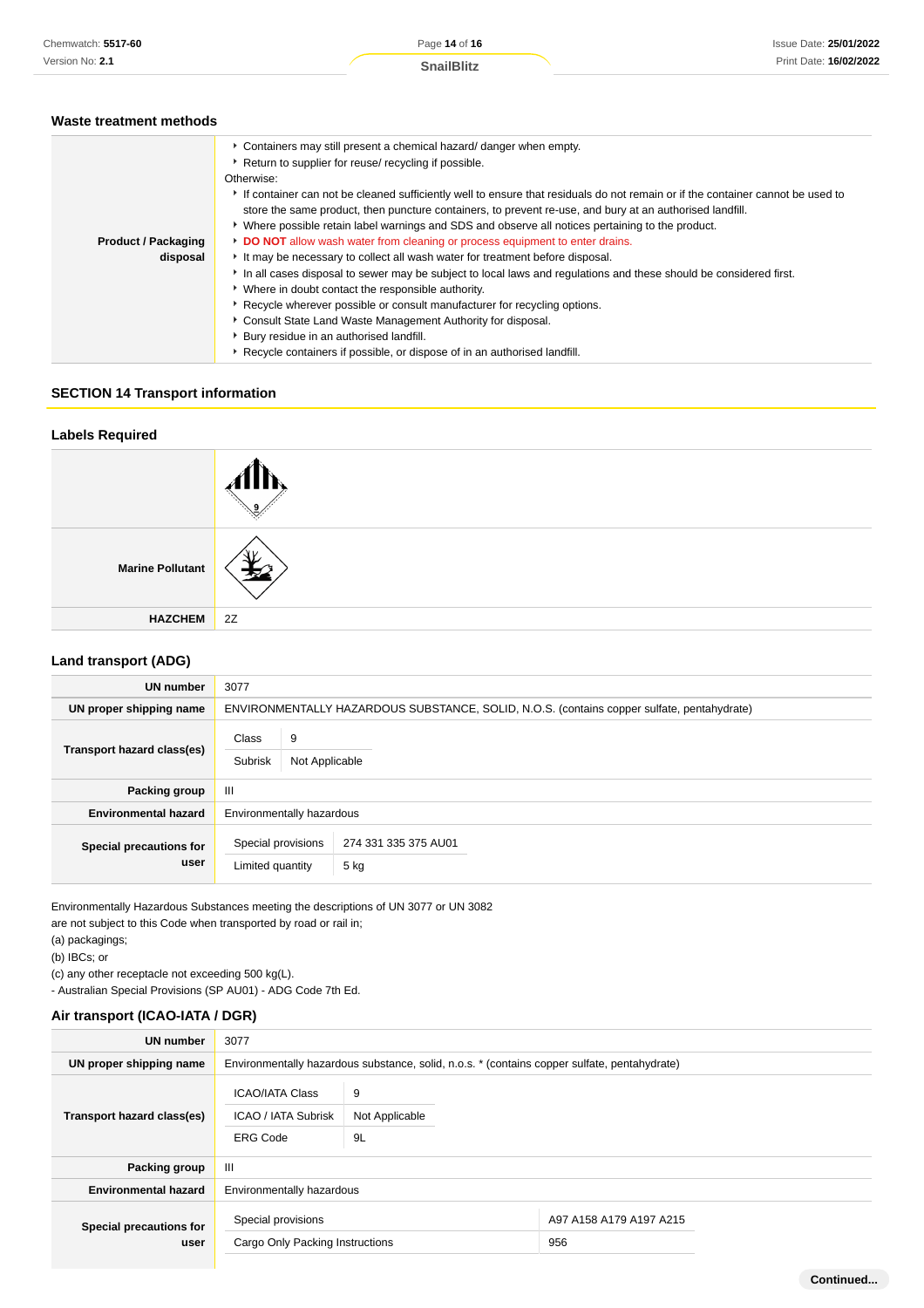| Cargo Only Maximum Qty / Pack                             | 400 kg  |
|-----------------------------------------------------------|---------|
| Passenger and Cargo Packing Instructions                  | 956     |
| Passenger and Cargo Maximum Qty / Pack                    | 400 kg  |
| Passenger and Cargo Limited Quantity Packing Instructions | Y956    |
| Passenger and Cargo Limited Maximum Qty / Pack            | 30 kg G |

#### **Sea transport (IMDG-Code / GGVSee)**

| <b>UN number</b>                | 3077                                                                 |                                                                                            |  |
|---------------------------------|----------------------------------------------------------------------|--------------------------------------------------------------------------------------------|--|
| UN proper shipping name         |                                                                      | ENVIRONMENTALLY HAZARDOUS SUBSTANCE, SOLID, N.O.S. (contains copper sulfate, pentahydrate) |  |
| Transport hazard class(es)      | <b>IMDG Class</b><br>9<br><b>IMDG Subrisk</b>                        | Not Applicable                                                                             |  |
| Packing group                   | $\mathbf{III}$                                                       |                                                                                            |  |
| <b>Environmental hazard</b>     | <b>Marine Pollutant</b>                                              |                                                                                            |  |
| Special precautions for<br>user | <b>EMS Number</b><br>Special provisions<br><b>Limited Quantities</b> | $F-A$ , S-F<br>274 335 966 967 969<br>5 kg                                                 |  |

### **Transport in bulk according to Annex II of MARPOL and the IBC code**

Not Applicable

### **Transport in bulk in accordance with MARPOL Annex V and the IMSBC Code**

| <b>Product name</b>          | Group         |
|------------------------------|---------------|
| copper sulfate, pentahydrate | Not Available |

#### **Transport in bulk in accordance with the ICG Code**

| <b>Product name</b>          | <b>Ship Type</b> |
|------------------------------|------------------|
| copper sulfate, pentahydrate | Not Available    |

## **SECTION 15 Regulatory information**

### **Safety, health and environmental regulations / legislation specific for the substance or mixture**

| copper sulfate, pentahydrate is found on the following regulatory lists                        |                                                                                                |
|------------------------------------------------------------------------------------------------|------------------------------------------------------------------------------------------------|
| Australia Hazardous Chemical Information System (HCIS) - Hazardous<br>Chemicals                | Australia Standard for the Uniform Scheduling of Medicines and Poisons<br>(SUSMP) - Schedule 6 |
| Australia Standard for the Uniform Scheduling of Medicines and Poisons<br>(SUSMP) - Schedule 4 | Australian Inventory of Industrial Chemicals (AIIC)                                            |
| Australia Standard for the Uniform Scheduling of Medicines and Poisons<br>(SUSMP) - Schedule 5 |                                                                                                |

### **National Inventory Status**

| <b>National Inventory</b>                          | <b>Status</b>                     |
|----------------------------------------------------|-----------------------------------|
| Australia - AIIC / Australia<br>Non-Industrial Use | Yes                               |
| Canada - DSL                                       | Yes                               |
| Canada - NDSL                                      | No (copper sulfate, pentahydrate) |
| China - IECSC                                      | Yes                               |
| Europe - EINEC / ELINCS /<br><b>NLP</b>            | Yes                               |
| Japan - ENCS                                       | Yes                               |
| Korea - KECI                                       | Yes                               |
| New Zealand - NZIoC                                | Yes                               |
| Philippines - PICCS                                | Yes                               |
| USA - TSCA                                         | Yes                               |
|                                                    | Continued                         |